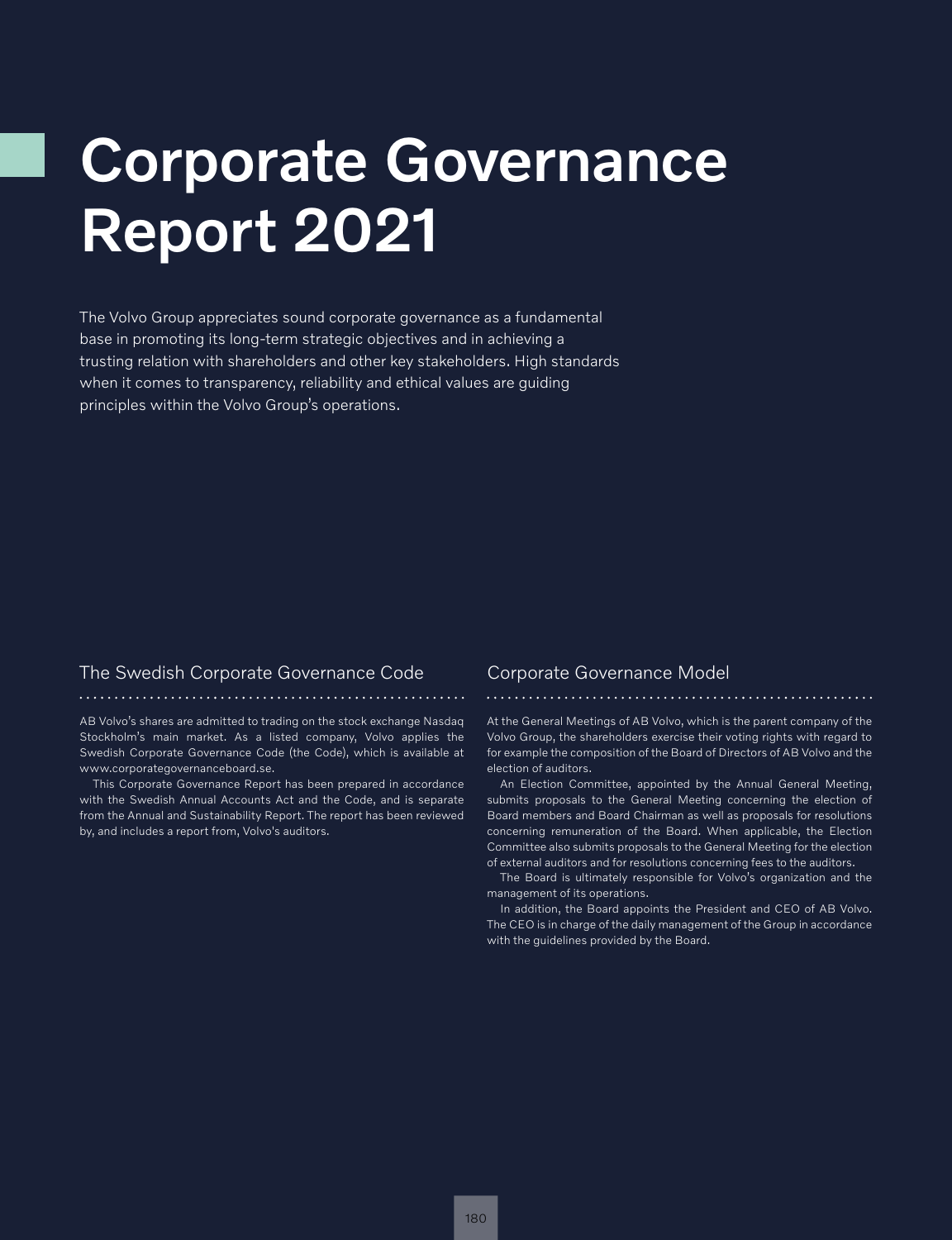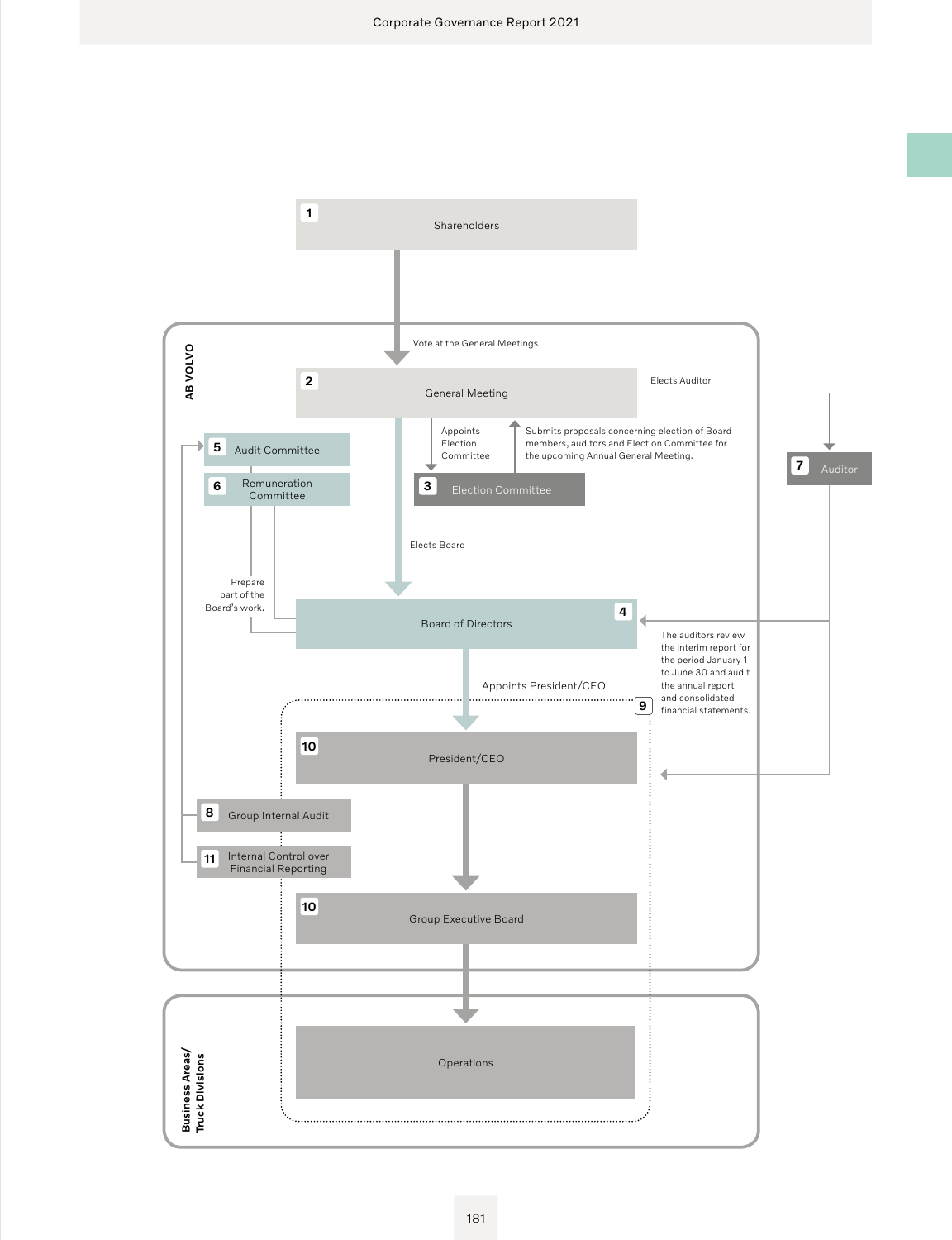### 1 SHARES AND SHAREHOLDERS

Volvo has issued two classes of shares: series A and series B. At a General Meeting, series A shares carry one vote and series B shares one-tenth of a vote. The two share classes carry equal rights in the assets and earnings of the company. According to a special share conversion clause in the Articles of Association, holders of series A shares are entitled to request that their series A shares be converted to series B shares. Implementation of such conversions, which occurs on a regular basis, entail that the total number of votes in the company decreases.

The share register of AB Volvo is maintained by Euroclear Sweden AB. On December 31, 2021, Volvo had 358,253 shareholders according to the share register. The largest shareholder, in terms of votes on that date was AB Industrivärden, with 27.7 percent of the votes. As per the same date, Geely Holding held 16.0 percent of the votes, AMF Insurance & Funds held 5.4 percent of the votes, Alecta held 4.2 percent of the votes and AFA Insurance held 2.3 percent of the votes.

For more information about the Volvo share and its shareholders, please refer to the Board of Director's Report on pages 68–69 of the Annual and Sustainability Report.

### 2 GENERAL MEETING

### General

The General Meeting is Volvo's highest decision-making body. The Annual General Meeting is held within six months of the end of the financial year, normally in Gothenburg, Sweden.

In addition to what follows from applicable law regarding shareholders' right to participate at General Meetings, under Volvo's Articles of Association shareholders must give notice of their attendance (within the time stated in the convening notice) and, when applicable, notify the company of any intention to bring assistants.

A shareholder who wants the General Meeting to consider a particular matter must submit a request to the Board in sufficient time prior to the General Meeting to the address provided on Volvo's website, www.volvogroup.com.

The Annual General Meeting 2021 was held on March 31, 2021 and an Extraordinary General Meeting was held on June 29, 2021 to resolve on an extraordinary dividend. To reduce the risk of spreading the covid-19 virus and considering the authorities' regulations and advice on avoiding public gatherings, both the Annual General Meeting 2021 and the Extraordinary General Meeting were carried out through postal voting, without any physical attendance, pursuant to temporary legislation. As communicated by the Swedish Corporate Governance Board in March 2020, this is not to be considered a deviation from the Code.

### Annual General Meeting 2022

Volvo's Annual General Meeting 2022 will be held on Wednesday, April 6, 2022. For further information about the Annual General Meeting 2022, please refer to the end of the Annual and Sustainability Report and Volvo's website, www.volvogroup.com.

### ELECTION COMMITTEE 3

### Duties

The Election Committee is elected by the General Meeting. The Election Committee shall perform the tasks that are incumbent upon the Election Committee according to its instructions from the General Meeting and the rules of the Code. The main task is to prepare and present proposals to the Annual General Meeting on behalf of the shareholders for the election of Board members, Chairman of the Board and Board remuneration and, when applicable, proposals for auditors and fees to the auditors.

In addition, the Election Committee presents proposals for members of the Election Committee for the following year, in accordance with prevailing instructions for Volvo's Election Committee.

### Composition

In accordance with the current instructions for Volvo's Election Committee (adopted by the Annual General Meeting 2019), the Annual General Meeting shall elect five members to serve on the Election Committee, of

whom four shall represent the largest shareholders in the company in terms of votes, who have expressed their willingness to participate in the Election Committee. In addition, one of the members shall be the Chairman of the AB Volvo Board. Volvo's Annual General Meeting 2021 resolved to appoint the following individuals as members of the Election Committee:

- Bengt Kjell (AB Industrivärden)
- Anders Oscarsson (AMF and AMF Funds)
- Ramsay Brufer (Alecta)
- Carine Smith Ihenacho (Norges Bank Investment Management)
- Carl-Henric Svanberg, Chairman of the Board

The Election Committee appointed Bengt Kjell as Chairman of the Election Committee.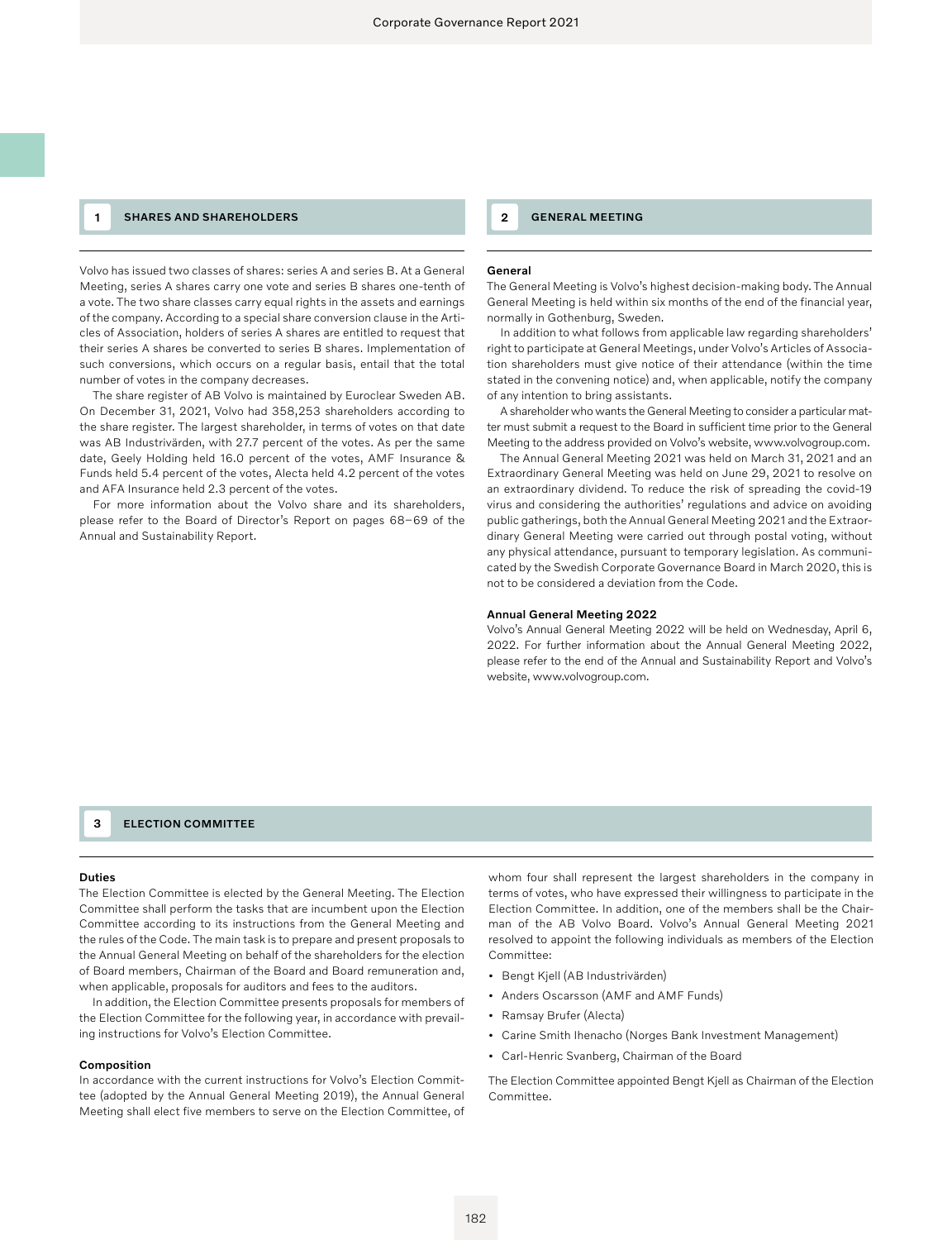### Duties

The Board is ultimately responsible for Volvo's organization and management of the company's operations. The Board is responsible for the Group's long-term development and strategy, for regularly controlling and evaluating the Group's operations and for the other duties set forth in the Swedish Companies Act.

### Composition

In 2021, AB Volvo's Board consisted of eleven members elected by the Annual General Meeting and three members and two deputy members appointed by employee organizations.

The Annual General Meeting 2021 re-elected Matti Alahuhta, Eckhard Cordes, Hanne de Mora, Eric Elzvik, Kurt Jofs, Martin Lundstedt, Kathryn V. Marinello, Martina Merz, Helena Stjernholm and Carl-Henric Svanberg as Board members and Martha Finn Brooks was elected as new Board member. The previous Board member James W. Griffith did not stand for re-election. The Annual General Meeting re-elected Carl-Henric Svanberg as Chairman of the Board. A more detailed presentation of each Board member is set out in the "Board of Directors" section on pages 186–187.

Prior to the Annual General Meeting 2021, the Election Committee announced that it had applied the provisions of rule 4.1 of the Code as board diversity policy. The aim is that the Board as a collective should possess the required mix in terms of background and knowledge, whereby an even gender distribution is taken into particular account. The result of the Election Committee's application of the diversity policy is a Board that represents a mix of both professional experience and knowledge as well as geographical and cultural backgrounds. 45 percent (five out of eleven) of the Board members elected by the Annual General Meeting are women.

### Independence requirements

The Board of Directors of AB Volvo is subject to the independence requirements prescribed in the Code.

Prior to the Annual General Meeting 2021, the Election Committee presented the following assessment of the independence of Board members elected at the Annual General Meeting 2021.

Carl-Henric Svanberg, Matti Alahuhta, Eckhard Cordes, Hanne de Mora, Eric Elzvik, Martha Finn Brooks, Kurt Jofs, Kathryn V. Marinello and Martina Merz were all considered independent of the company and company management, as well as the company's major shareholders.

Martin Lundstedt, as President of AB Volvo and CEO of the Volvo Group, was considered independent of the company's major shareholders but not of the company and company management.

Helena Stjernholm was considered independent of the company and company management but not in relation to one of the major shareholders, due to her capacity as President and CEO of AB Industrivärden.

### Work procedures

Every year, the Board adopts work procedures for the Board's work.

The work procedures outline how the Board's duties should be distributed, including the specific role and duties of the Chairman, instructions for the division of duties between the Board and the President and for the reporting of financial information to the Board. The Board has also adopted specific instructions for the Board's committees, which are linked to the work procedures.

### The Board's work in 2021

The Board's work is mainly performed within the framework of formal Board meetings and through meetings in the committees of the Board. In addition, regular contact is maintained between the Chairman of the

Board and the CEO in order to discuss ongoing business and to ensure that the Board's decisions are executed.

In 2021, there were ten regular Board meetings, two extraordinary Board meetings and one statutory Board meeting. Due to the covid-19 pandemic, several of the Board meetings during 2021 were held as video conferences. In light thereof, the Board has decided that, from both a sustainability and efficiency perspective, some of the ordinary Board meetings should continue to be held as video conferences also after the pandemic. The attendance of the Board members at the Board meetings in 2021 is presented in the table on page 185. The company's auditor attended one Board meeting during the year.

During 2021, the Board has continued to monitor the measures taken to address the challenges and consequences of the covid-19 pandemic, with continuous focus on the health and safety of Volvo Group colleagues, customers and business partners as well as to maintain a tight cost control and focus on cash flow. The global shortage of semiconductors and other components has been a challenge throughout the year as well as the ramp-up of production to meet the strong demand, both of which have been closely monitored by the Board.

The focus on sustainability has increased further during 2021 and the Volvo Group's sustainability work and objectives are an integrated part of the Volvo Group's business and are regularly reported to the Board by the Volvo Group management. In addition, work is on-going to strengthen the reporting and enable consolidated follow-ups within the area of sustainability. In 2021 the Volvo Group's climate targets were validated by the Science Based Targets initiative (for further information, see pages 158-160) and the Board adopted the Volvo Group Human Rights Policy as well as the Volvo Group Tax Policy.

The speed of transformation of the industry is accelerating and, in light thereof, the Board has devoted most of its time to strategic topics, with particular focus on disruptive technologies related to digitalization, connectivity, automation and electromobility. These technologies play an essential part in the Group's positioning in the transformation of the industry towards climate-neutral and sustainable transportation and infrastructure solutions. During 2021, the Volvo Group has entered into several partnerships with focus on autonomous solutions, electrification and charging infrastructure. These include, among others, partnering with Aurora to jointly develop autonomous transport solutions, the completion of the transaction to form a fuel-cell joint venture with Daimler Truck AG and the signing of a binding agreement with Daimler Truck and the Traton Group to create a joint venture to install and operate a high-performance public charging network for battery electric, heavy-duty long-haul trucks and coaches across Europe. In addition, the strategic alliance with Isuzu became operational in 2021. Furthermore, the Board has taken the decision to invest in a truck plant in China in order to strengthen Volvo Trucks' position in the Chinese market in this period of transformation.

By allocating time to business reviews of the Group's various Truck Divisions and Business Areas the Board remains continuously up to date on the status and development of the Group's transformation work and strategies in relation thereto. Furthermore, the Board has devoted time to talent review and succession planning and on the review and follow-up of the company's quality work. Related to this work, the Board usually makes a yearly visit to the company's operations throughout the world. In October 2021, the Board travelled in Sweden and visited the Volvo Group's truck plant in Tuve (Göteborg) and the Volvo Group's construction equipment operations in Eskilstuna and Braås.

During 2021, the Board decided on an overall financial plan and investment framework for the Group's operations. In addition, the Board regularly monitors the Group's earnings and financial position and maintains continuous focus on risk related issues such as overall risk management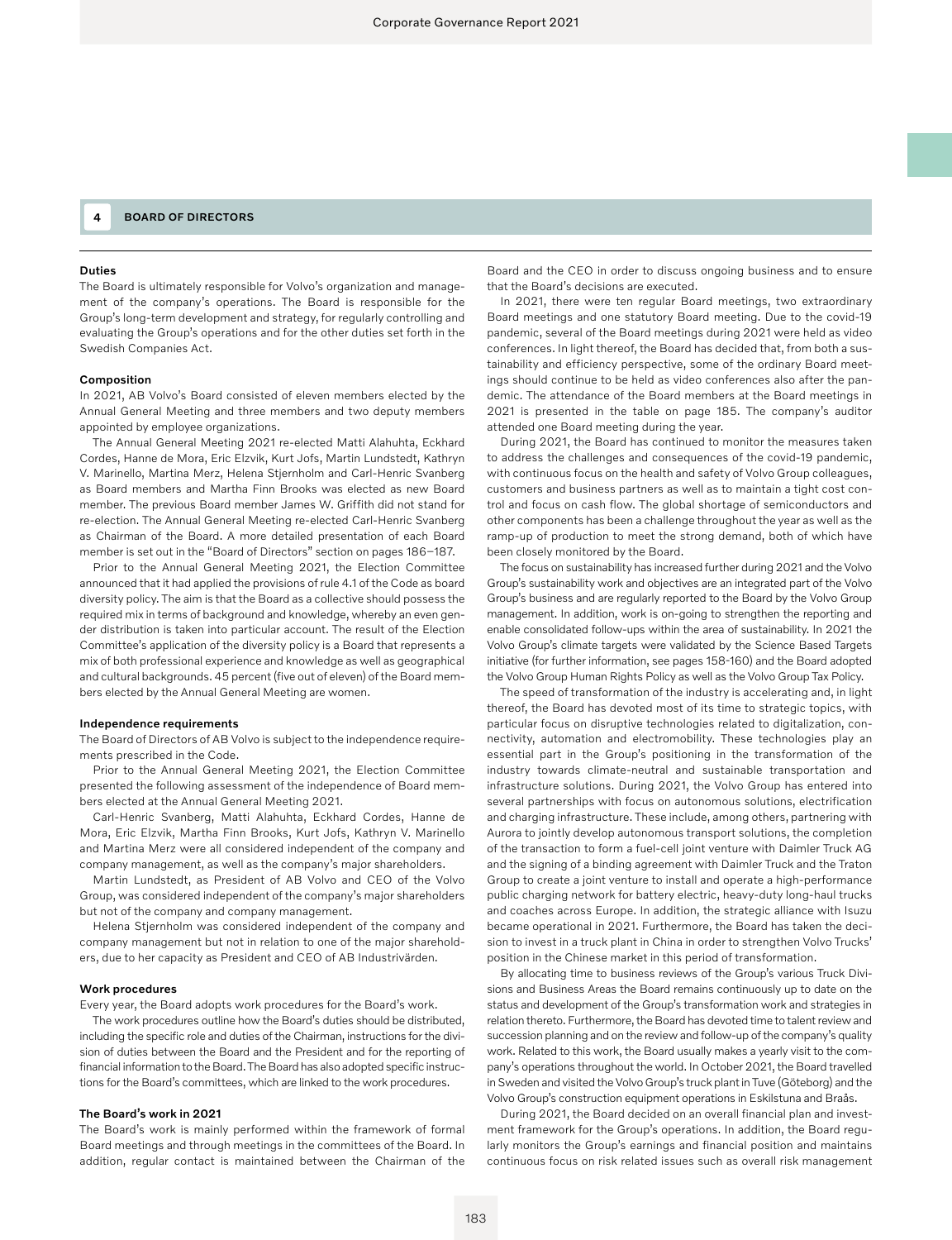and ongoing legal disputes and investigations. Furthermore, the Board regularly reviews the management's short and long-term incentive programs to ensure that they fulfill their purpose and drive the right behaviour in the current business environment.

Finally, during 2021, the Board resolved, in light of the Volvo Group's improved profitability, resilience in downturns and strong financial position and following the sale of UD Trucks, to propose that the proceeds from the sale of UD Trucks was to be distributed to the shareholders as an extraordinary dividend.

### Evaluation of the Board's work

In 2022, the Board performed its yearly evaluation of the Board's work during the previous year. The purpose of the evaluation is to further develop the Board's efficiency and working procedures and to determine the main focus of the Board's coming work. In addition, the evaluation serves as a tool for determining the competence required by the Board and for analyzing the competence that already exists in the current Board. By that, the evaluation also serves as input for the Election Committee's work with proposing Board members.

As part of the yearly evaluation, Board members were asked to complete a questionnaire and assess various areas related to the Board's work from their own perspective. The areas evaluated for 2021 included the Board's composition, understanding of key stakeholders, the management and focus of Board meetings, Board support and committees and how the Board addresses issues related to strategy and strategic priorities, sustainability, potential risks, succession planning and people oversight. The areas covered by the evaluation may differ from one year to another to reflect the development of the Board's work and the Volvo Group and for 2021, particular focus was kept on the transformation of the vehicle industry and, in light thereof, strategic topics and priorities for the Volvo Group, mainly relating to sustainability, digital development and new technologies.

Separate evaluations were conducted of the Board as a collective, of the Chairman of the Board, the Audit Committee and the Remuneration Committee. The results of the evaluations of the Board as a collective and of the Chairman will be discussed by the Board. The results of the evaluations of the committees will be discussed by the relevant committee. In addition, the results of the evaluations of the Board as a collective and of the Chairman are shared with the Election Committee.

### Remuneration of Board Members

The Annual General Meeting resolves on fees to be paid to the Board members elected by the Annual General Meeting. For information about Board remuneration adopted by the Annual General Meeting 2021, please refer to Note 27 in the Group's notes in the Annual and Sustainability Report. The Board members decided to voluntarily abstain from 20 percent of their Board and Committee remuneration during the time period from the Annual General Meeting 2020 to the Annual General Meeting 2021 as a result of the adverse financial consequences caused by the covid-19 pandemic.

| <b>Remuneration of Board members, 2021</b> |            |
|--------------------------------------------|------------|
| (from AGM on March 31, 2021)               | <b>SEK</b> |
| Chairman of the Board                      | 3,700,000  |
| Board member <sup>1</sup>                  | 1,100,000  |
| Chairman of the Audit Committee            | 390,000    |
| Member of the Audit Committee              | 180,000    |
| Chairman of the Remuneration Committee     | 165,000    |
| Member of the Remuneration Committee       | 118,000    |
| $1$ With the execution of the CEO          |            |

The Board's committees

5 AUDIT COMMITTEE

### *Duties*

The Board has an Audit Committee primarily for the purpose of supervising the accounting and financial reporting processes and the audit of the annual financial statements.

The Audit Committee's duties include preparing the Board's work to assure the quality of the Group's financial reporting by reviewing interim reports, the Annual and Sustainability Report and the consolidated accounts. The Audit Committee also has the task of reviewing and overseeing the Group's legal and taxation matters as well as compliance with laws and regulations that may have a material impact on financial reporting. Furthermore, the Audit Committee has the task of reviewing and overseeing the impartiality and independence of the company's auditors. The Audit Committee is also responsible for evaluating both internal and external auditors' work and, when applicable, handling the tender process for audit services. In addition, it is the Audit Committee's task to preapprove what other services, beyond auditing, the company may procure from the auditors. The Audit Committee also adopts guidelines for transactions with companies and persons closely associated with Volvo. Further, the Audit Committee evaluates the quality, relevance and effectiveness of the Group's system for internal control over financial reporting, as well as with respect to the internal audit and risk management, and discharge any other duties of an audit committee according to law or its instructions. Finally, the Audit Committee oversees developments within the ESG (Environmental, Social and Governance) standards, and the Group's reporting in these areas.

### *Composition and work in 2021*

At the statutory Board meeting following the Annual General Meeting 2021, the following Board members were appointed members of the Audit Committee:

- Hanne de Mora
- Eric Elzvik
- Helena Stjernholm

Hanne de Mora was appointed Chairperson of the Audit Committee.

The Audit Committee met with the external auditors without the presence of management on two occasions in 2021 in connection with Audit Committee meetings. The Audit Committee regularly met with the Head of Group Internal Audit in connection with Audit Committee meetings.

The Election Committee's assessment of independence of the Audit Committee members prior to the Annual General Meeting 2021 is presented above under the "Independence requirements" section on page 183.

The Audit Committee and the external auditors, among other tasks, discussed the external audit plan and the view of risk management. The Audit Committee held nine regular meetings and one extraordinary meeting during 2021. The attendance of Board members at the committee meetings is presented in the table on page 185. The Audit Committee reports the outcome of its work to all members of the Board on a regular basis and the minutes of the Audit Committee meetings are available for all Board members.

With the exception of the CEO.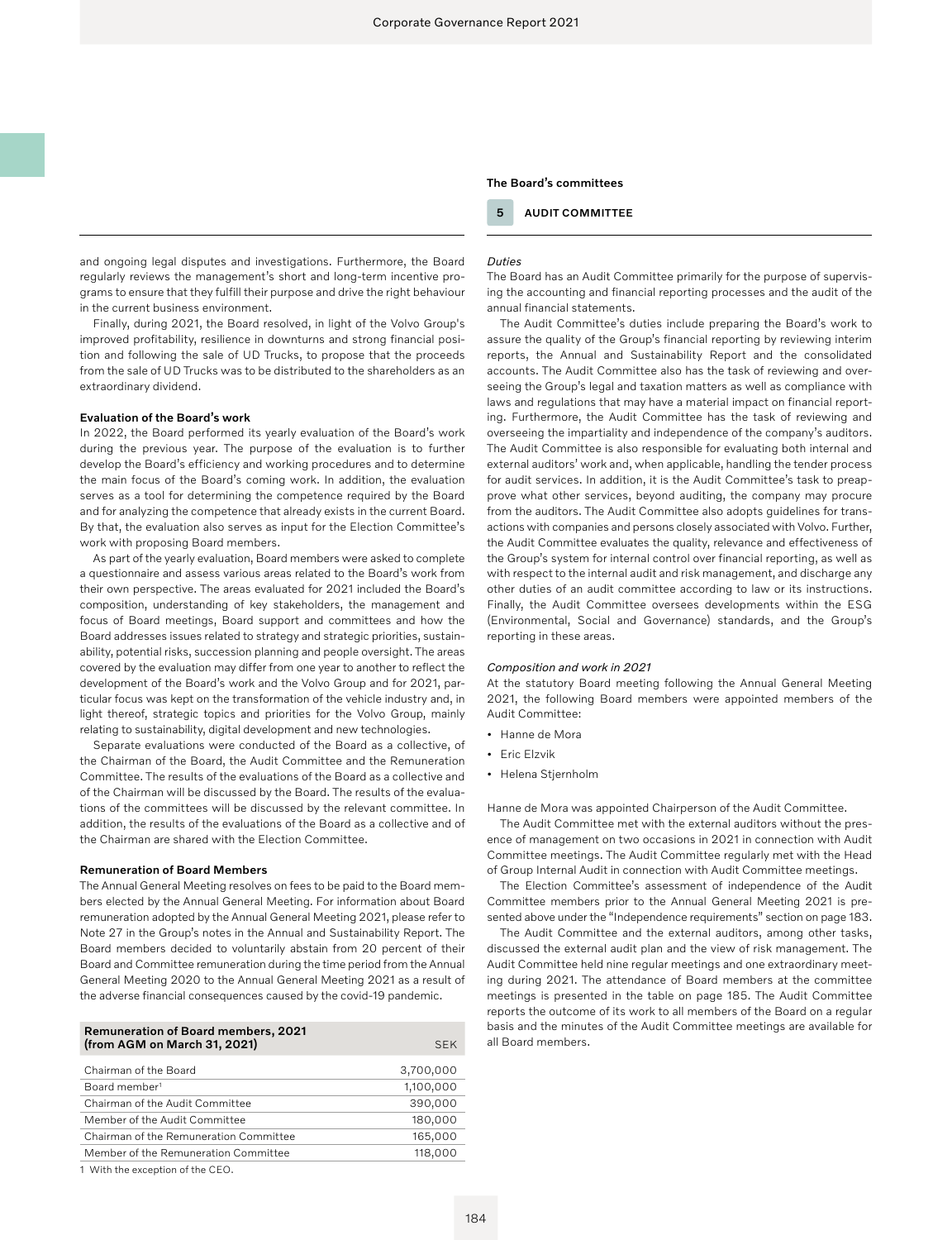### 6 REMUNERATION COMMITTEE

### *Duties*

The Board has a Remuneration Committee for the purpose of preparing and deciding on issues relating to the remuneration of senior executives in the Group. The duties of the Committee include making recommendations to the Board on the Board's decisions regarding terms of employment and remuneration of the CEO and the Deputy CEO of AB Volvo, principles for the remuneration, including pensions and severance payments, of other members of the Group Executive Board and principles for variable salary systems, share based incentive programs and for pension and severance payment structures for other senior executives in the Group.

The Remuneration Committee shall also monitor and evaluate ongoing programs and programs concluded during the year for the variable remuneration of senior executives, application of the remuneration policy for remuneration to the Volvo Group Executive Board, and the current remuneration structures and levels in the Group.

The Board shall prepare a remuneration report for each financial year detailing the remuneration that is covered under the remuneration policy. The remuneration report shall include the total remuneration, i.e. both compensation that has been and remains to be paid out, and outline how such remuneration correlates to the remuneration policy. The remuneration report also provides details on the remuneration of AB Volvo's President and CEO and Deputy CEO. The remuneration report shall be submitted to the Annual General Meeting for approval.

### *Composition and work in 2021*

At the statutory Board meeting following the Annual General Meeting 2021, the following Board members were appointed members of the Remuneration Committee:

- Carl-Henric Svanberg
- Matti Alahuhta
- Kurt Jofs
- Mikael Sällström

Carl-Henric Svanberg was appointed Chairman of the Remuneration Committee.

The Election Committee's assessment of the independence of members of the Remuneration Committee in accordance with the requirements in the Code, prior to the Annual General Meeting 2021, is presented under "Independence requirements" on page 183.

The Remuneration Committee held four regular meetings during 2021. The attendance of Board members at committee meetings is presented in the table below. The Remuneration Committee reports the outcome of its work to all members of the Board on a regular basis.

### The Board's composition and attendance at meetings January 1, 2021 – December 31, 2021

| Member                          | Board meet-<br>ings (13 incl.<br>statutory) | Audit<br>Committee<br>(10) | Remunera-<br>tion Com-<br>mittee $(4)$ | Member                                                    | Board meet-<br>ings (13 incl.<br>statutory) | Audit<br>Committee<br>(10) | Remunera-<br>tion Com-<br>mittee $(4)$ |
|---------------------------------|---------------------------------------------|----------------------------|----------------------------------------|-----------------------------------------------------------|---------------------------------------------|----------------------------|----------------------------------------|
| Carl-Henric Svanberg            | 13                                          |                            | $\overline{4}$                         | Helena Stjernholm                                         | 13                                          | 10                         |                                        |
| Martin Lundstedt                | 13                                          |                            |                                        | Lars Ask,                                                 |                                             |                            |                                        |
| Matti Alahuhta <sup>1</sup>     | 13                                          |                            | $\overline{4}$                         | employee representative                                   | 12                                          |                            |                                        |
| Eckhard Cordes <sup>2</sup>     | 12                                          |                            |                                        | Mats Henning,                                             |                                             |                            |                                        |
| <b>Eric Elzvik</b>              | 13                                          | 10                         |                                        | employee representative                                   | 13                                          |                            |                                        |
| Martha Finn Brooks <sup>3</sup> | 9                                           |                            |                                        | Mikael Sällström,<br>employee representative <sup>9</sup> | 12                                          |                            |                                        |
| James W. Griffith <sup>4</sup>  | 3                                           |                            |                                        | Camilla Johansson,                                        |                                             |                            |                                        |
| Kurt Jofs <sup>5</sup>          | 13                                          |                            | 3                                      | employee representative                                   | 13                                          |                            |                                        |
| Kathryn Marinello <sup>6</sup>  | 13                                          |                            |                                        | Mari Larsson,                                             |                                             |                            |                                        |
| Martina Merz <sup>7</sup>       | 13                                          |                            |                                        | employee representative                                   | 13                                          |                            |                                        |
| Hanne de Mora <sup>8</sup>      | 13                                          | 10                         |                                        | <b>Total number of meetings</b>                           | 13                                          | 10                         |                                        |
| <b>Total number of meetings</b> | 13                                          | 10                         |                                        |                                                           |                                             |                            |                                        |

1 Matti Alahuhta partly attended the ordinary Board meeting in February 2021.

2 Eckhard Cordes partly attended the ordinary Board meeting in September 2021.

3 Martha Finn Brooks joined the Board in March 2021 and has since attended all Board meetings during 2021, except

for one of the ordinary Board meetings in October 2021 and part of the ordinary Board meeting in December 2021.

4 James W. Griffith resigned from the Board in March 2021.

5 Kurt Jofs was appointed member of the Remuneration Committee in March 2021.

6 Kathryn Marinello partly attended the ordinary Board meetings in June, September and December 2021.

7 Martina Merz partly attended the ordinary Board meetings in February, June and September 2021.

8 Hanne de Mora partly attended the statutory meeting in March 2021 and the extraordinary meeting in November 2021.

9 Mikael Sällström partly attended one of the ordinary Board meetings in October 2021.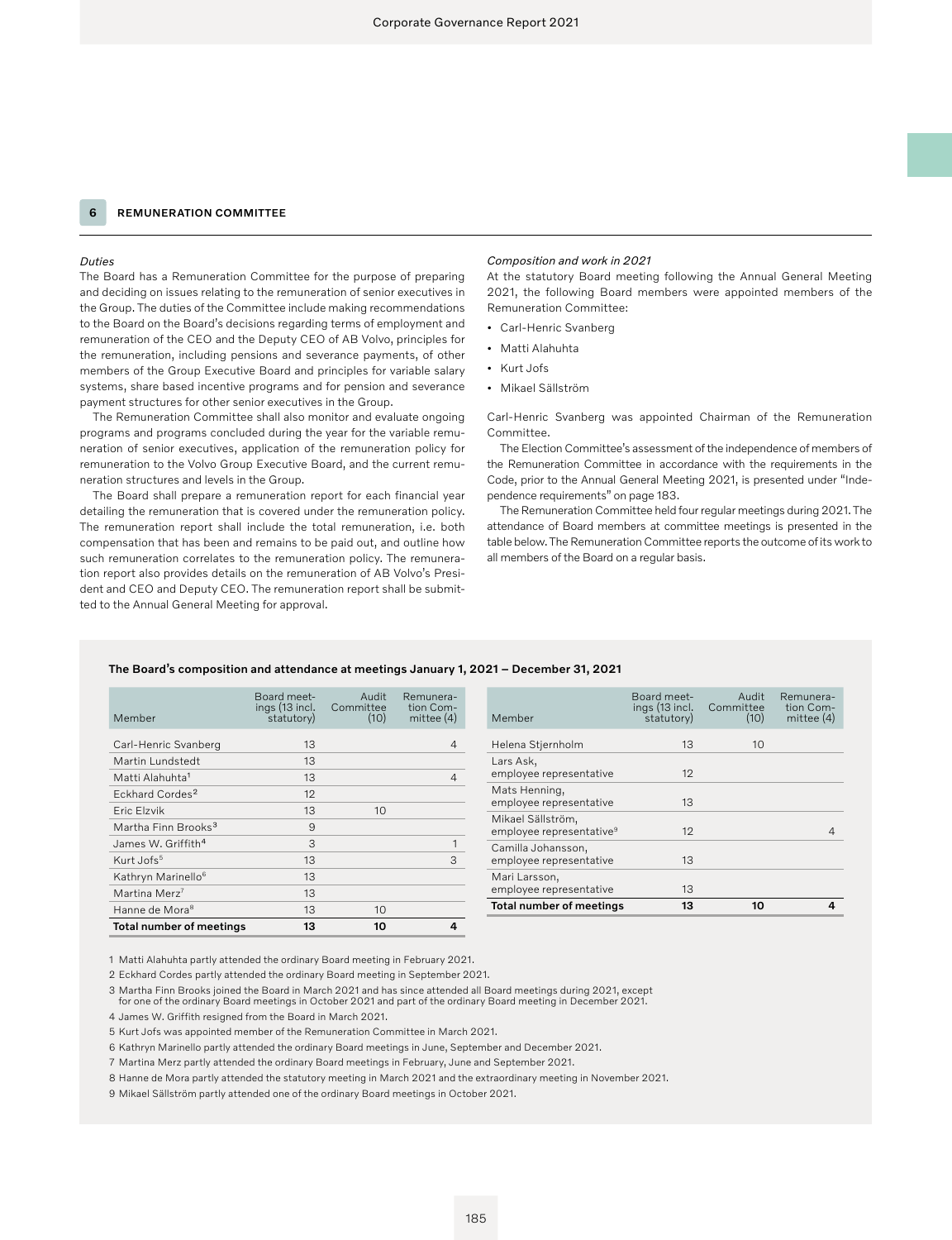# Board of Directors

Board members elected by the Annual General Meeting









|                                               | <b>Carl-Henric Svanberg</b><br>Chairman of the Board.<br>Chairman of the Remuneration<br>Committee                                                                                                                                                                                                                                                                                                                                                                                    | Matti Alahuhta<br>Member of the Remuneration<br>Committee                                                                                                                                                                                                                                                                                                                                            | <b>Eckhard Cordes</b>                                                                                                                                                                                                                                                                                                                                                                                                                                                                                                              | <b>Eric Elzvik</b><br>Member of the Audit<br>Committee                                                                                                                                                                                                                                                                                                                                                                                                                   | <b>Martha Finn Brooks</b>                                                                                                                                                                                                                                                                                                                                                                                                             |
|-----------------------------------------------|---------------------------------------------------------------------------------------------------------------------------------------------------------------------------------------------------------------------------------------------------------------------------------------------------------------------------------------------------------------------------------------------------------------------------------------------------------------------------------------|------------------------------------------------------------------------------------------------------------------------------------------------------------------------------------------------------------------------------------------------------------------------------------------------------------------------------------------------------------------------------------------------------|------------------------------------------------------------------------------------------------------------------------------------------------------------------------------------------------------------------------------------------------------------------------------------------------------------------------------------------------------------------------------------------------------------------------------------------------------------------------------------------------------------------------------------|--------------------------------------------------------------------------------------------------------------------------------------------------------------------------------------------------------------------------------------------------------------------------------------------------------------------------------------------------------------------------------------------------------------------------------------------------------------------------|---------------------------------------------------------------------------------------------------------------------------------------------------------------------------------------------------------------------------------------------------------------------------------------------------------------------------------------------------------------------------------------------------------------------------------------|
| Education                                     | MSc in Applied Physics.<br>Linköping Institute of Tech-<br>nology, BSc Business Admin-<br>istration. University of Uppsala.                                                                                                                                                                                                                                                                                                                                                           | MSc. Dr Sc.<br>Doctor of Science, Helsinki<br>University of Technology.                                                                                                                                                                                                                                                                                                                              | MBA and PhD, University of<br>Hamburg.                                                                                                                                                                                                                                                                                                                                                                                                                                                                                             | MSc Business Administra-<br>tion, Stockholm School of<br>Economics.                                                                                                                                                                                                                                                                                                                                                                                                      | BA Economics and Political<br>Science, Yale University.<br><b>MBA</b> International Business<br>from Yale School of Manage-<br>ment, Yale University.                                                                                                                                                                                                                                                                                 |
| Born                                          | 1952                                                                                                                                                                                                                                                                                                                                                                                                                                                                                  | 1952                                                                                                                                                                                                                                                                                                                                                                                                 | 1950                                                                                                                                                                                                                                                                                                                                                                                                                                                                                                                               | 1960                                                                                                                                                                                                                                                                                                                                                                                                                                                                     | 1959                                                                                                                                                                                                                                                                                                                                                                                                                                  |
| Member of the<br>Volvo Board                  | Chairman of the Volvo Board<br>since April 4, 2012.                                                                                                                                                                                                                                                                                                                                                                                                                                   | Since April 2, 2014.                                                                                                                                                                                                                                                                                                                                                                                 | Since April 1, 2015.                                                                                                                                                                                                                                                                                                                                                                                                                                                                                                               | Since April 5, 2018.                                                                                                                                                                                                                                                                                                                                                                                                                                                     | Since March 31, 2021.                                                                                                                                                                                                                                                                                                                                                                                                                 |
| <b>Position and Board</b><br>memberships      | Chairman of the European<br>Round Table of Industry<br>(ERT).                                                                                                                                                                                                                                                                                                                                                                                                                         | Board Chairman: DevCo Part-<br>ners Oy.<br>Board Member: Kone Corpo-<br>ration.                                                                                                                                                                                                                                                                                                                      | Partner in Cevian Capital and<br><b>EMERAM Capital Partners.</b><br>Board Chairman: Bilfinger SE.<br>Member of the Executive<br>Committee of Eastern<br>European Economic Relations   VFS Global.<br>of German Industry.                                                                                                                                                                                                                                                                                                           | Board Chairman: Global<br>Connect Group.<br>Board member: Telefon-<br>aktiebolaget LM Ericsson,<br>Landis+Gyr Group AG and                                                                                                                                                                                                                                                                                                                                               | Board Member: Jabil.<br>Constellium, CARE USA<br>and CARE Enterprise Inc.                                                                                                                                                                                                                                                                                                                                                             |
| Principal<br>work experience                  | Has held various positions at<br>Asea Brown Boveri (ABB)<br>and Securitas AB, President<br>and CEO of Assa Ablov AB.<br>President and CEO of Telefo-<br>naktiebolaget LM Ericsson,<br>Board Chairman of BP plc.<br>member of External Advisory<br>Board of the Earth Institute at<br>Columbia University and the<br>Advisory Board of Harvard<br>Kennedy School. Previous<br>assignments also include<br>Chairman of the Roval Swed-<br>ish Academy of Engineering<br>Sciences (IVA). | Has held several manage-<br>ment positions in the Nokia<br>Group - President of Nokia<br>Telecommunications, Presi-<br>dent of Nokia Mobile Phones<br>and Chief Strategy Officer of<br>the Nokia Group, President of<br>Kone Corporation 2005-<br>2014 and 2006-2014 also<br>CEO. Previous Board assign-<br>ments include Vice Chairman<br>of Metso Outotec and mem-<br>ber of the Board in ABB Ltd. | Started within Daimler Benz<br>AG in 1976, where he has<br>held several management<br>positions, such as Head of the<br>trucks and buses business.<br>Head of Group Controlling,<br>Corporate Development and<br>M&A in AEG AG and CEO of<br>Mercedes Car Group.<br>Previously CEO of Metro AG,   tion & Motion and Automa-<br>senior advisor at EQT and<br>Board member of Air Berlin,<br>SKF, Carl Zeiss and Rhein-<br>metall AG. Since 2012<br>partner in Cevian Capital and<br><b>EMERAM Capital Partners</b><br>respectively. | Joined ABB in 1984 and has<br>held several management<br>positions in the Finance<br>function at ABB in Sweden.<br>Singapore and Switzerland<br>- most recently as Group<br>CFO between 2013 and 2017 SVP in Alcan Inc. and from<br>and previously as CFO for the<br>Divisions Discrete Automa-<br>tion Products and a position<br>as Head of M&A and New<br>Ventures and also as Head of<br>Corporate Development. Cur-<br>rently, senior industrial<br>advisor to EQT. | Has held various manage-<br>ment positions in Cummins<br>truck and bus businesses<br>from 1986-2002, From<br>2002-2005 Martha was<br>CEO, Rolled Products and<br>2005-2009 she was the<br>President and COO of Novelis<br>Inc., global leader in alu-<br>minum rolled products and<br>recycling. Martha has been<br>a Board Member of Harley-<br>Davidson, International Paper,<br>Bombardier, and privately<br>held Algeco Scotsman. |
| Holdings in Volvo,<br>own and related parties | 2.000.000 Series B shares.                                                                                                                                                                                                                                                                                                                                                                                                                                                            | 146,100 Series B shares.                                                                                                                                                                                                                                                                                                                                                                             | None.                                                                                                                                                                                                                                                                                                                                                                                                                                                                                                                              | 7,475 Series B shares.                                                                                                                                                                                                                                                                                                                                                                                                                                                   | 4,000 American depositary<br>receipts representing Volvo B<br>shares (ADRs).                                                                                                                                                                                                                                                                                                                                                          |

### Board members appointed by the employee organizations

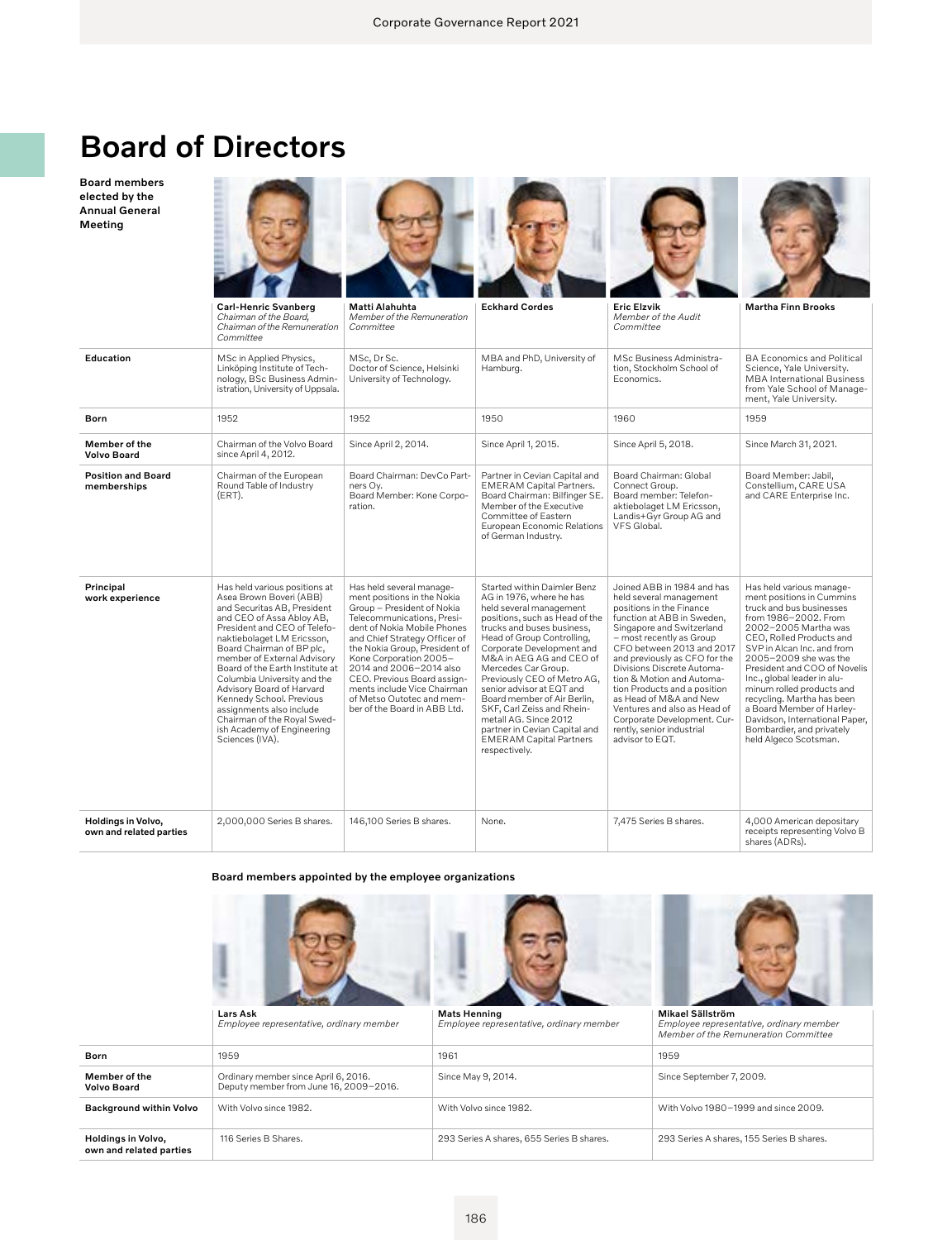

### Deputies appointed by the employee organizations Secretary to the board



| .<br>.<br>.<br>.                                                                       | Mast        |
|----------------------------------------------------------------------------------------|-------------|
| 1966<br>1978                                                                           | 1964        |
| Deputy member since April 6, 2016.<br>Deputy member since May 22, 2015.                | Secr        |
| With Volvo since 1997.<br>With Volvo since 2004.                                       | Exec<br>Com |
| 643 Series A shares, 155 Series B shares.<br>605 Series A shares, 155 Series B shares. | 1,738       |

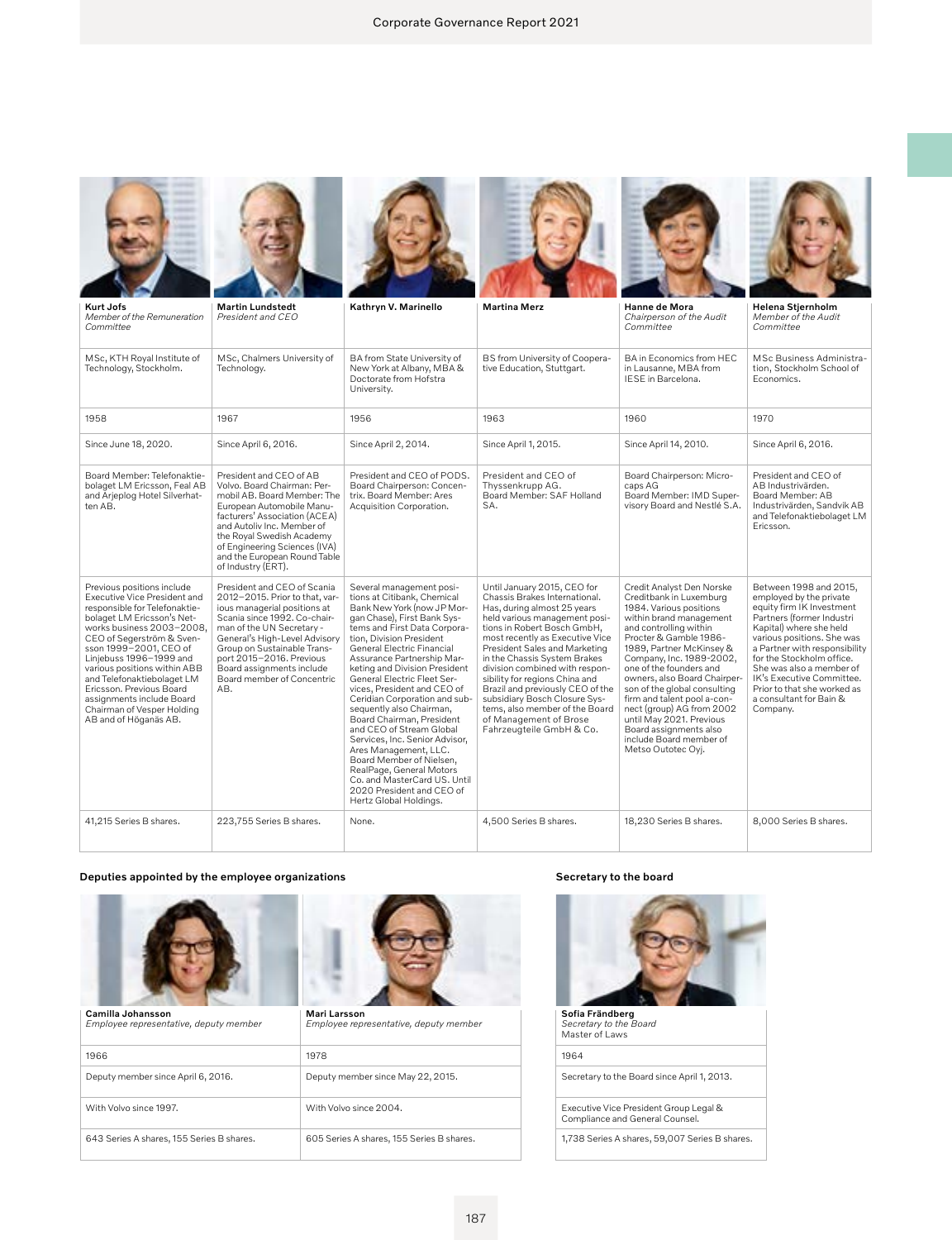### 7 EXTERNAL AUDITING

Volvo's auditors are elected by the Annual General Meeting. The auditors review the interim report for the period January 1 to June 30 and audit the annual financial statements and consolidated accounts. The auditors also review the Corporate Governance Report and confirms whether the Group has presented a Sustainability Report. The auditors report the results of their audit in the Audit Report and in an opinion on the Corporate Governance Report, and provides an opinion on whether the guidelines for remuneration to senior executives have been complied with, which they present to the Annual General Meeting.

The current auditor, Deloitte AB, was elected at the Annual General Meeting 2018 for a period of four years. Jan Nilsson is responsible for the audit of Volvo and is the Auditor-in-Charge.

For information about Volvo's remuneration of the auditors, please refer to Note 28 "Fees to the auditors" in the Group's notes in the Annual and Sustainability Report.

### 8 GROUP INTERNAL AUDIT

Volvo's internal audit function, Group Internal Audit, provides the Board and the Group Executive Board with an independent, risk based and objective assurance on the effectiveness and the efficiency of the governance, risk management and control systems of the Volvo Group. Group Internal Audit runs from time to time advisory work as well. Group Internal Audit helps the organization to accomplish its objectives by bringing a systematic, disciplined approach to evaluate and to improve the effectiveness of risk management, control and governance processes.

Group Internal Audit performs internal audits in selected focus areas, identified through an independent risk assessment process involving key stakeholders, input from past audits and from the other assurance functions including the external auditors. This audit plan is approved by the Audit Committee. In addition, special assignments requested by management and the Audit Committee are performed. The audits cover, among other things, assessments on the adequacy and effectiveness of the Volvo Group's processes for controlling its activities and managing its risks and evaluation of compliance with policies and directives.

The head of Group Internal Audit reports directly to the CEO, the Group's General Counsel and the Board's Audit Committee.

For additional information on internal control over financial reporting, see pages 194–195.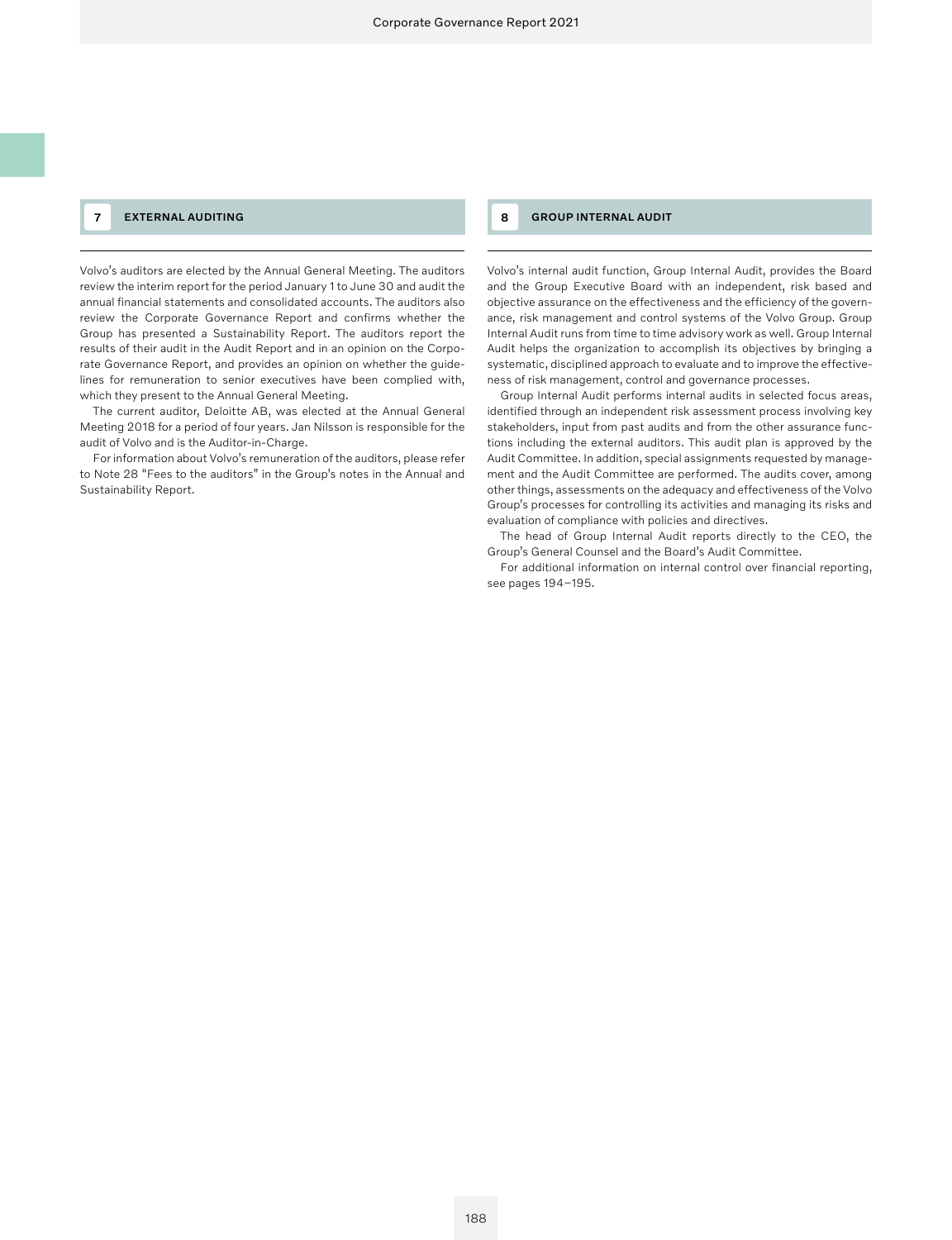### 9 GOVERNANCE PRINCIPLES AND ORGANIZATIONAL STRUCTURE

### Volvo's strategy

The Volvo Group's mission is to "Drive prosperity through transport and infrastructure solutions". The Volvo Group has the ambition to drive prosperity socially, environmentally and financially, by striving for transport and infrastructure solutions that are safe, fossil-free and productive. The Volvo Group drive the transformation in its industry to shape the world we want to live in. Based on the updated Group's strategic priorities and Volvo Group 2030 ambitions, each Business Area defines its own operational plans. The long-term plans, such as the Group's industrial and product plans, are also crucial parts of the Group's strategic direction. For more information about the Volvo Group's strategy, please refer to pages 10–17 of the Annual and Sustainability Report.

### Governance documents

Another key component of the Group's governance is its policies and directives, such as the Code of Conduct and policies pertaining to investments, financial risks, accounting, financial control and internal audit, which contain Group-wide operating and financial rules for the operations, as well as responsibility and authority structures.

### Organizational structure

The Volvo Group is organized into five Group Functions, three Truck Divisions and ten Business Areas. The five Group Functions (Group Finance, Group Legal & Compliance, Group People & Culture, Group Communication and Group Digital & IT) are tasked with supporting the entire organization with expertise within each Group Function area, developing standards through policies, directives and guidelines and providing services and/or products for the entire Group.

The Volvo Group's truck business is supported by the three Truck Divisions: Group Trucks Technology (GTT), Group Trucks Purchasing (GTP) and Group Trucks Operations (GTO).

The business of the Volvo Group is organized in ten Business Areas: Volvo Trucks, Renault Trucks, Mack Trucks, Volvo Construction Equipment, Volvo Buses, Volvo Penta, Volvo Autonomous Solution (VAS), Volvo Financial Services (VFS), ARQUUS and, as of February 2021, the newly established Business Area Volvo Energy. On April 1, 2021 the Volvo Group divested UD Trucks.

Each Business Area and Truck Division has its own quarterly Business Review Meeting (BRM) to support strategic development and business performance, where key decisions for the respective Truck Divisions or Business Areas are made.

For cross-functional alignment and interaction between different functions and organizations and for taking specific decisions which are sometimes not part of the line organizations ordinary responsibilities, several cross-functional decision forums have been formalized, including: People Board, Digital and IT BRM, Connected Solutions Board, Product Board, Quality Board and Sales & Operations Planning Executive decision meeting.

With this governance model, Volvo can utilize the synergies of having global organizations for product development, purchasing and manufacturing, while maintaining clear leadership and responsibility for each business area to make sure that customer needs are met. The aim of the governance model is that all Business Areas are driven according to the same distinct business principles, whereby each Business Area can follow and optimize its own earnings performance and cash flow generation in the short- and long-term.

### Volvo Group organization

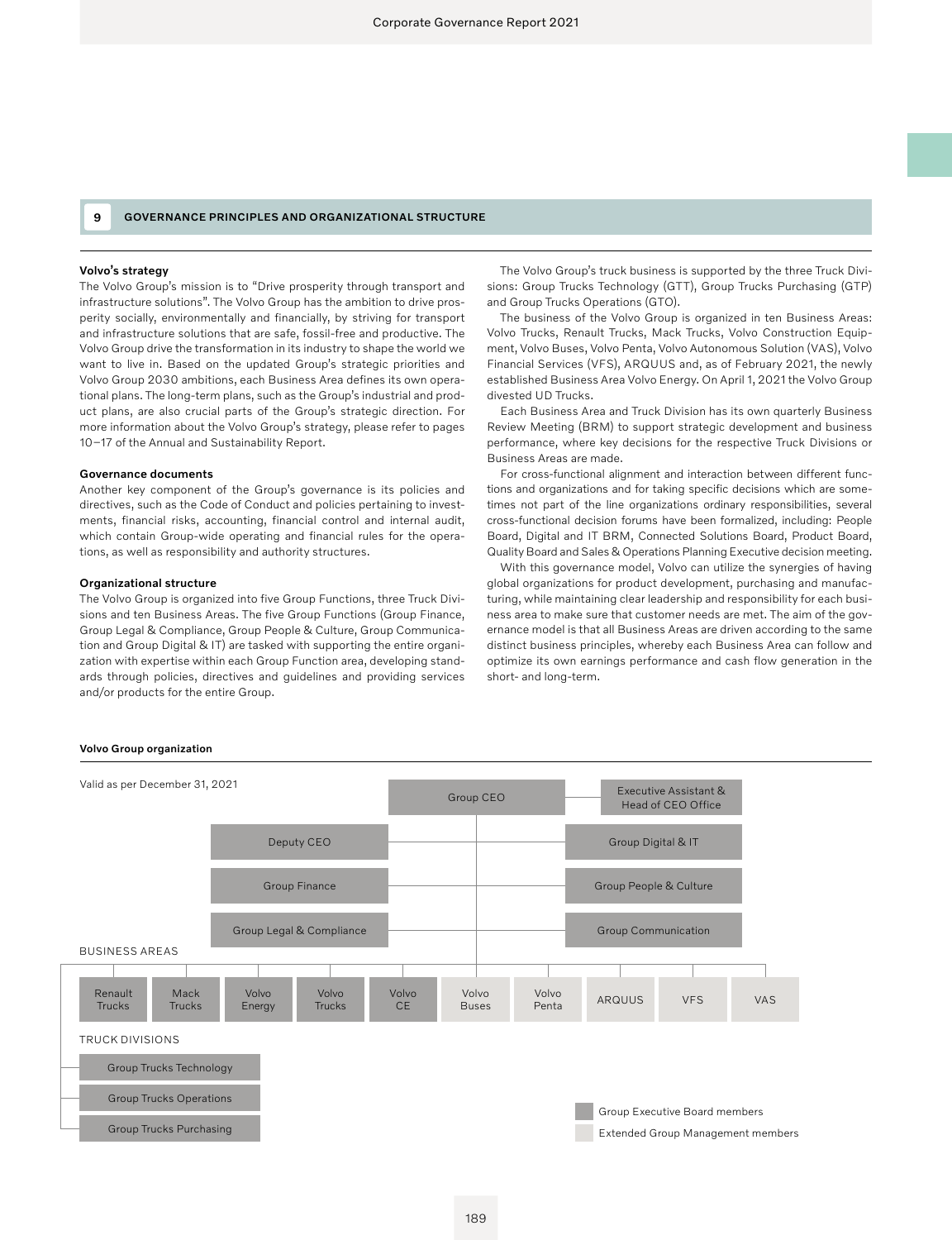### 10 GROUP EXECUTIVE BOARD AND GROUP MANAGEMENT

The CEO is responsible for managing the day-to-day operations of the Volvo Group and is authorized to make decisions on matters that do not require AB Volvo Board approval. The CEO leads the operations of the Volvo Group, e.g. through the Group Executive Board, the extended Group Management and the cross-functional forums.

The Group Executive Board is the highest operational decision forum and is chaired by the President and CEO of the Volvo Group, Martin Lundstedt. Furthermore, the members of the Group Executive Board are the Deputy CEO, Executive Vice Presidents of the Group Functions, Executive Vice Presidents and Presidents of Volvo Trucks, Renault Trucks, Mack Trucks, Volvo Construction Equipment and Volvo Energy as well as the Executive Vice Presidents of the Truck Divisions.

The members of Group Management report directly to the CEO and include the Presidents of Volvo Buses, Volvo Penta, Volvo Autonomous Solutions (VAS), Volvo Financial Services (VFS) and ARQUUS respectively. The Group Executive Board and Group Management meet to align on Group matters on a quarterly basis.

### Remuneration of the Group Executive Board

AB Volvo's Annual General Meeting shall, at least every fourth year, resolve on a remuneration policy for remuneration to the members of the Group Executive Board, based on a proposal from the Board. For information about the remuneration policy adopted by the Annual General Meeting 2021, please refer to Note 27 "Personnel" in the Group's notes in the Annual and Sustainability Report.

### Changes to the Group Executive Board and Group Management

As of February 1, 2021 Anna Westerberg replaced Håkan Agnevall as President of Volvo Buses and joined Group Management. In February 2021 Joachim Rosenberg, member of the Volvo Group Executive Board, was appointed President of the new business area Volvo Energy.

In February 2022 it was announced that Tina Hultkvist has been appointed Chief Financial Officer and new member of the Volvo Group Executive Board as of 15 March 2022. She will hence succeed Jan Ytterberg, who will continue as Volvo Group senior advisor.

### Sustainability and climate related matters

Sustainability is of strategic importance to the Group and the accountability to drive sustainability performance primarily lies with the Truck Divisions and Business Areas. The organizational structure described in this Corporate Governance Report applies to all strategic topics within the Volvo Group, including climate and sustainability matters. For sustainability related matters, the Volvo Group relies on an integrated approach to ensure that environmental, social and economic topics are considered in all relevant decision-making. Opportunities and risks related to sustainability are identified in all Truck Divisions and Business Areas, and may relate to e.g. government regulation, technology development, customer satisfaction and physical risks. The principal risks are consolidated in the Volvo Group's enterprise risk management process and managed by the Group Executive Board and the Truck Divisions, Business Areas and Group Functions.

On Group level, the work is coordinated by cross-functional forums and working groups assigned by one or several Group Executive Board members with representatives from the relevant Truck Divisions and Business Areas. These forums and working groups prepare the material for decision-making at Group Executive Board level, to be executed in the respective Truck Divisions, Business Areas and/or Group Functions.

The most relevant cross-functional forums and working groups for sustainability related matters are:

- The Product Board, headed by the Chief Technology Officer, where climate related opportunities and risks are managed primarily as part of the transition towards fossil-free transportation.
- The People Board, headed by the Executive Vice President and Head of People & Culture, which focuses on all significant employee related matters such as training, health and safety, diversity, inclusion and talent management.
- The Environmental Committee, a delegated committee from Group Legal & Compliance where Group Functions, Truck Divisions and Business Areas representatives coordinate environmental management with the mission to secure the effective work of the Volvo Group's Environmental Policy and management system.
- The Human Rights Board, chaired by the Executive Vice President Group Communication and the Senior Vice President, Corporate Responsibility with Group Executive Board members who coordinate the implementation of the Group's Human Rights policy and work.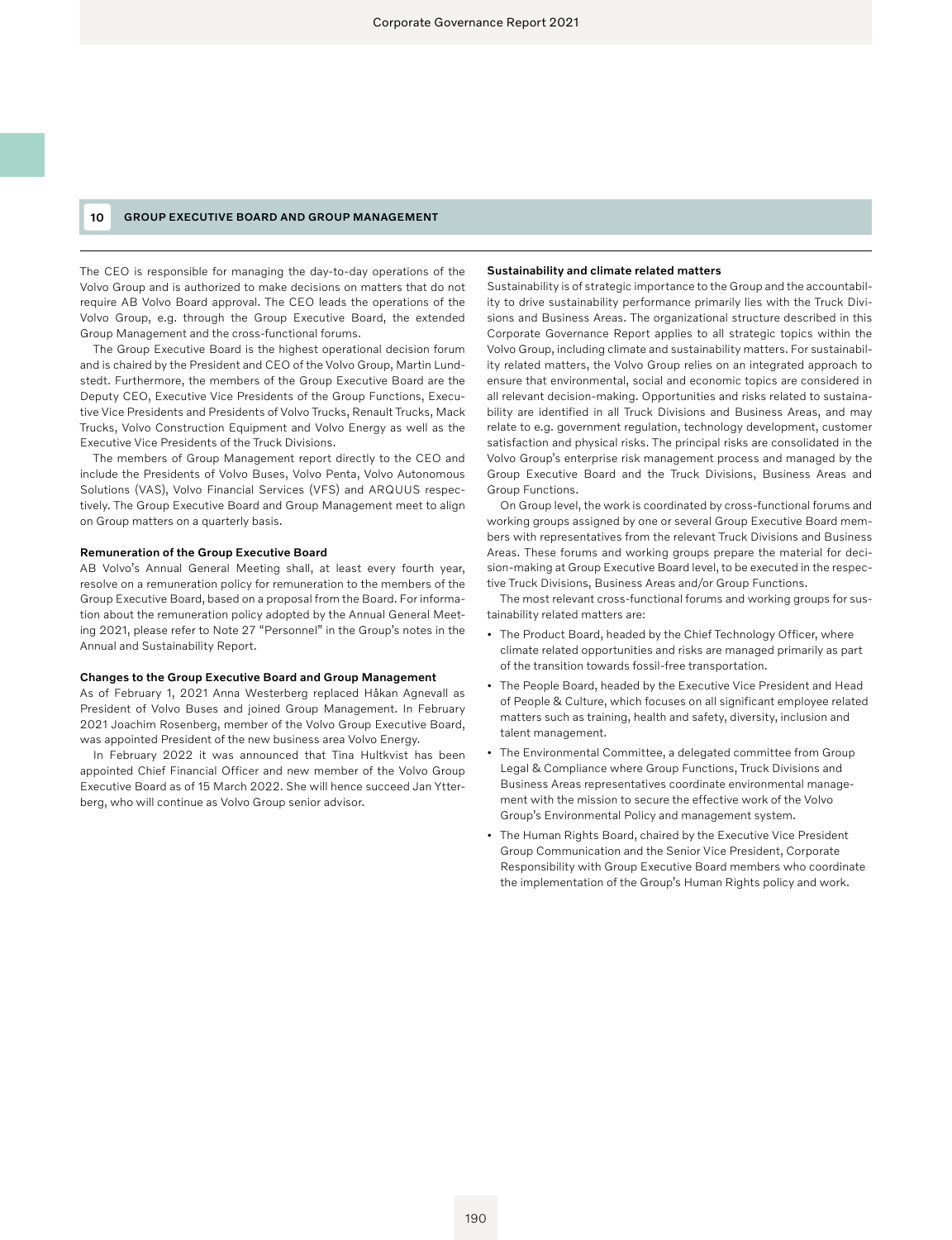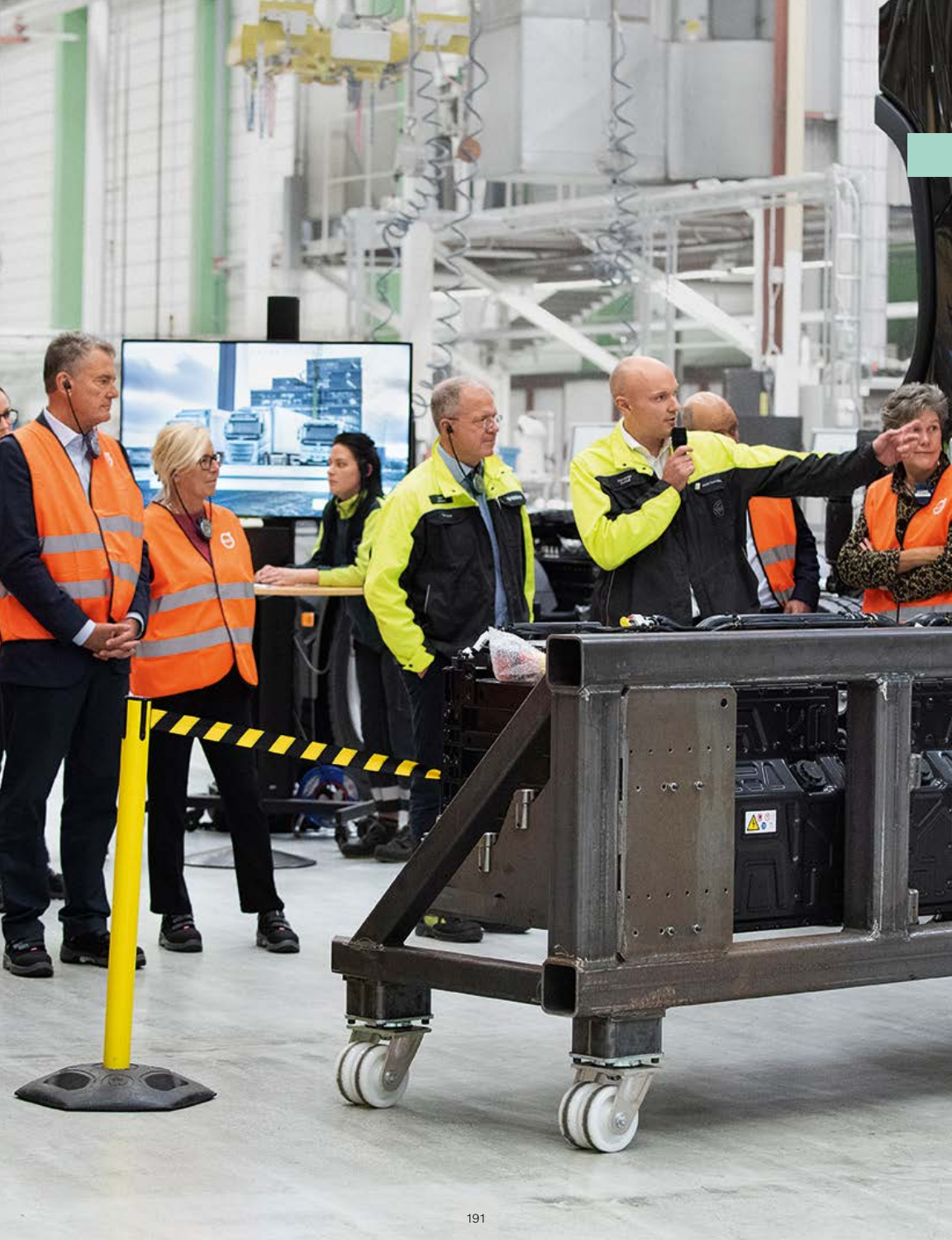# Group Executive Board











|                                                     | <b>Martin Lundstedt</b><br>President and CEO                                                                                                                                                                                                                                                                                                                                                                                     | Jan Gurander<br>Deputy CEO                                                                                                                                                                                                                                                                                                                                                                                                                                                                                                                                                                                    | Roger Alm<br><b>Executive Vice President</b><br>Volvo Group and<br>President Volvo Trucks                                                                                                                                                                                                                                                                                                                                                                                                                     | <b>Bruno Blin</b><br><b>Executive Vice President</b><br>Volvo Group and<br><b>President Renault</b><br>Trucks                                                                                                                                                                                                                                                                                                                                                                                                       | Sofia Frändberg<br><b>Executive Vice President</b><br>Group Legal &<br>Compliance and<br>General Counsel                                                                                                                                             | Andrea Fuder<br><b>Executive Vice President</b><br><b>Volvo Group Trucks</b><br>Purchasing and<br>Chief Purchasing<br>Officer for Volvo Group                                                                                                                                                                                                                                                | Jens Holtinger<br><b>Executive Vice President</b><br><b>Group Trucks</b><br><i><b>Operations</b></i>                                                                                                                                                                                                                                                                                                                          |
|-----------------------------------------------------|----------------------------------------------------------------------------------------------------------------------------------------------------------------------------------------------------------------------------------------------------------------------------------------------------------------------------------------------------------------------------------------------------------------------------------|---------------------------------------------------------------------------------------------------------------------------------------------------------------------------------------------------------------------------------------------------------------------------------------------------------------------------------------------------------------------------------------------------------------------------------------------------------------------------------------------------------------------------------------------------------------------------------------------------------------|---------------------------------------------------------------------------------------------------------------------------------------------------------------------------------------------------------------------------------------------------------------------------------------------------------------------------------------------------------------------------------------------------------------------------------------------------------------------------------------------------------------|---------------------------------------------------------------------------------------------------------------------------------------------------------------------------------------------------------------------------------------------------------------------------------------------------------------------------------------------------------------------------------------------------------------------------------------------------------------------------------------------------------------------|------------------------------------------------------------------------------------------------------------------------------------------------------------------------------------------------------------------------------------------------------|----------------------------------------------------------------------------------------------------------------------------------------------------------------------------------------------------------------------------------------------------------------------------------------------------------------------------------------------------------------------------------------------|-------------------------------------------------------------------------------------------------------------------------------------------------------------------------------------------------------------------------------------------------------------------------------------------------------------------------------------------------------------------------------------------------------------------------------|
| ē                                                   | MSc.                                                                                                                                                                                                                                                                                                                                                                                                                             | MSc.                                                                                                                                                                                                                                                                                                                                                                                                                                                                                                                                                                                                          |                                                                                                                                                                                                                                                                                                                                                                                                                                                                                                               | MBA.                                                                                                                                                                                                                                                                                                                                                                                                                                                                                                                | Master of Laws.                                                                                                                                                                                                                                      | MSc and MBA.                                                                                                                                                                                                                                                                                                                                                                                 | MSc in Mechanical<br>Engineering, Chalmers<br>University of<br>Technology.                                                                                                                                                                                                                                                                                                                                                    |
| ≃                                                   | 1967                                                                                                                                                                                                                                                                                                                                                                                                                             | 1961                                                                                                                                                                                                                                                                                                                                                                                                                                                                                                                                                                                                          | 1962                                                                                                                                                                                                                                                                                                                                                                                                                                                                                                          | 1963                                                                                                                                                                                                                                                                                                                                                                                                                                                                                                                | 1964                                                                                                                                                                                                                                                 | 1967                                                                                                                                                                                                                                                                                                                                                                                         | 1970                                                                                                                                                                                                                                                                                                                                                                                                                          |
|                                                     | President and CEO of<br>AB Volvo and member<br>of the Group Executive<br>Board since October<br>2015. President and<br>CEO of Scania 2012-<br>2015. Prior to that.<br>various managerial<br>positions at Scania<br>since 1992.<br>Co-chairman of the UN   Turbo SE 2010. CFO<br>Secretary-General's<br>High-Level Advisory<br>Group on Sustainable<br>Previous Board<br>assignments include<br>Board member of<br>Concentric AB. | Deputy CEO since<br>2018. Deputy CEO &<br>& Executive Vice Presi-<br>dent Volvo Group<br>2014-2016. CFO &<br>Senior Vice President<br>Finance Volvo Car Cor-<br>poration 2011-2013.<br>CFO MAN Diesel &<br>MAN Diesel SE 2008-<br>ident and CFO Scania<br>Transport 2015-2016.   AB 2001-2006. Presi-   2011. Managing Direc-<br>dent of Business Unit<br>Finance AB Volvo<br>1999-2001. Senior<br>Vice President &<br>Finance Director Scania   January 2019. With<br>AB 1998-1999. Mem-   Volvo since 1989.<br>ber of the Group Execu-<br>tive Board since 2014.<br>With Volvo 1999-2001<br>and since 2014. | Executive Vice Presi-<br>dent Volvo Group and<br>CFO 2016-2018. CFO President Volvo Trucks<br>President Volvo Trucks<br>Europe 2016-2018.<br>Senior Vice President<br>Volvo Group Trucks<br>Northern Europe 2015-   the years until being<br>2016. President Volvo<br>Group Trucks Latin<br>America 2012-2014.<br>2009. Group Vice Pres-   President Volvo Trucks<br>Latin America 2010-<br>tor Volvo Trucks, Region   Europe from January<br>East 2004-2009.<br>Member of the Group<br>Executive Board since | After having worked<br>the manufacturing,<br>since 2018. Senior Vice   quality and purchasing   Corporate Legal at AB<br>Trucks Purchasing in<br>senior positions over<br>appointed Senior Vice<br>President of Volvo<br>Group Purchasing. Has<br>also served as Senior<br>Vice President, Group<br>Truck Sales South<br>2013-2016. Executive<br>Vice President Volvo<br>Group and President<br>Renault Trucks since<br>2016. Member of the<br>Group Executive Board<br>since March 2016. With<br>Volvo since 1999. | Member of the Group<br>for several companies in   Executive Board since<br>April 2013. Head of<br>areas, he joined Renault   Volvo 1998-2013. Cor-   chasing organization<br>porate Legal Counsel at<br>1999. Has held several   AB Volvo 1994-1997. | Has worked in Quality<br>and Logistic and held<br>various senior positions<br>at Volkswagen's Pur-<br>since 1992. Head of<br>Purchasing at Scania<br>2012-2016. Executive<br>Vice President Volvo<br>Group Trucks Purchas-<br>ing and Chief Purchas-<br>ing Officer for Volvo<br>Group since 2017.<br>Member of the Group<br><b>Executive Board since</b><br>2017. With Volvo since<br>2017. | <b>Executive Vice Presi-</b><br>dent Group Trucks<br>Operations since 2020.<br>Senior Vice President<br>Europe & Brazil Manu-<br>facturing Group Trucks<br>Operations 2016-<br>2020. Vice President<br>Powertrain Production<br>Skövde Plant 2012-<br>2016. Has held several<br>leading positions within<br>the Volvo Group. Mem-<br>ber of the Group Execu-<br>tive Board since Octo-<br>ber 2020. With Volvo<br>since 1995. |
| ard<br>Ships<br>m                                   | Chairman of Permobil<br>AB. Board Member of<br>the European Automo-<br>bile Manufacturers'<br>Association (ACEA)<br>and Autoliv Inc. Mem-<br>ber of the Royal Swed-<br>ish Academy of Engi-<br>neering Sciences (IVA)<br>and of the European<br>Round Table of Indus-<br>try (ERT).                                                                                                                                              | Board Member of<br>Teknikföretagen<br>and Skanska AB.                                                                                                                                                                                                                                                                                                                                                                                                                                                                                                                                                         |                                                                                                                                                                                                                                                                                                                                                                                                                                                                                                               |                                                                                                                                                                                                                                                                                                                                                                                                                                                                                                                     | Secretary to the AB<br>Volvo Board since April<br>2013.<br>Member of the Advisory<br>Board of cellcentric<br>GmbH & Co. KG.                                                                                                                          | Member of the Board of<br>the German-Swedish<br>Chamber of Commerce.                                                                                                                                                                                                                                                                                                                         |                                                                                                                                                                                                                                                                                                                                                                                                                               |
| Holdings in<br>Volvo, own<br>and related<br>parties | 223,755 Series B<br>shares.                                                                                                                                                                                                                                                                                                                                                                                                      | 83,306 Series B<br>shares.                                                                                                                                                                                                                                                                                                                                                                                                                                                                                                                                                                                    | 398 Series A shares,<br>26,332 Series B<br>shares.                                                                                                                                                                                                                                                                                                                                                                                                                                                            | 32,033 Series B<br>shares.                                                                                                                                                                                                                                                                                                                                                                                                                                                                                          | 1,738 Series A shares,<br>59,007 Series B<br>shares.                                                                                                                                                                                                 | 1,600 Series A shares,<br>47,623 Series B shares.                                                                                                                                                                                                                                                                                                                                            | 16,788 Series B shares.                                                                                                                                                                                                                                                                                                                                                                                                       |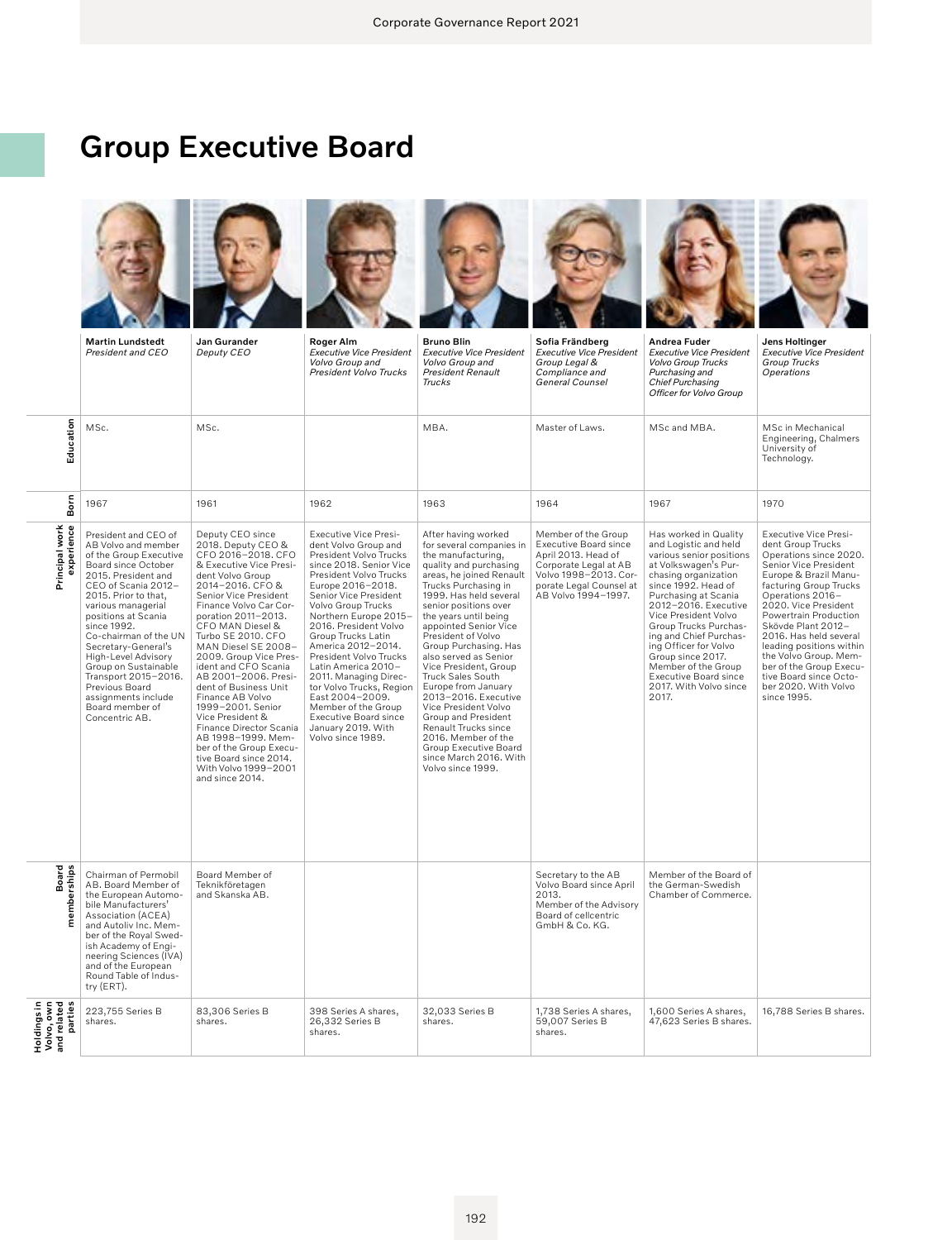| <b>Melker Jernberg</b><br><b>Executive Vice</b><br>President Volvo<br><b>Group and President</b><br><b>Volvo Construction</b><br>Equipment                                                                                                                                                                                                                                                                                                                                                                                                                                            | Diana Niu<br><b>Executive Vice</b><br><b>President Group</b><br>People & Culture                                                                                                                                                                                                                                                                       | <b>Scott Rafkin</b><br><b>Executive Vice</b><br><b>President and Chief</b><br>Digital Officer for<br>Volvo Group                                                                                                                                                                                                                                                                                                                                                                                                                                                                                                                                                                                                                                             | Joachim<br>Rosenberg<br><b>Executive Vice</b><br>President Volvo<br>Group and President<br><b>Volvo Energy</b>                                                                                                                                                                                                                                                                                                                                                                                                                                                                                                                                                                       | <b>Lars Stengvist</b><br><b>Executive Vice</b><br>President Group<br><b>Trucks Technology</b><br>and Volvo Group<br>Chief Technology<br><b>Officer</b>                                                                                                                                                                                                                                                                                                                                                                  | <b>Martin Weissburg</b><br><b>Executive Vice</b><br>President Volvo<br>Group and President<br>Mack Trucks                                                                                                                                                                                                                                                                                                                                     | Kina Wileke<br><b>Executive Vice</b><br><b>President Group</b><br>Communication                                                                                                                                                                                                                                                                                                                                                                                                                                             | Jan Ytterberg<br><b>Executive Vice</b><br><b>President Group</b><br>Finance and CFO                                                                                                                                                                                                                                                                                           |
|---------------------------------------------------------------------------------------------------------------------------------------------------------------------------------------------------------------------------------------------------------------------------------------------------------------------------------------------------------------------------------------------------------------------------------------------------------------------------------------------------------------------------------------------------------------------------------------|--------------------------------------------------------------------------------------------------------------------------------------------------------------------------------------------------------------------------------------------------------------------------------------------------------------------------------------------------------|--------------------------------------------------------------------------------------------------------------------------------------------------------------------------------------------------------------------------------------------------------------------------------------------------------------------------------------------------------------------------------------------------------------------------------------------------------------------------------------------------------------------------------------------------------------------------------------------------------------------------------------------------------------------------------------------------------------------------------------------------------------|--------------------------------------------------------------------------------------------------------------------------------------------------------------------------------------------------------------------------------------------------------------------------------------------------------------------------------------------------------------------------------------------------------------------------------------------------------------------------------------------------------------------------------------------------------------------------------------------------------------------------------------------------------------------------------------|-------------------------------------------------------------------------------------------------------------------------------------------------------------------------------------------------------------------------------------------------------------------------------------------------------------------------------------------------------------------------------------------------------------------------------------------------------------------------------------------------------------------------|-----------------------------------------------------------------------------------------------------------------------------------------------------------------------------------------------------------------------------------------------------------------------------------------------------------------------------------------------------------------------------------------------------------------------------------------------|-----------------------------------------------------------------------------------------------------------------------------------------------------------------------------------------------------------------------------------------------------------------------------------------------------------------------------------------------------------------------------------------------------------------------------------------------------------------------------------------------------------------------------|-------------------------------------------------------------------------------------------------------------------------------------------------------------------------------------------------------------------------------------------------------------------------------------------------------------------------------------------------------------------------------|
| MSc in Mechanical<br>Engineering.                                                                                                                                                                                                                                                                                                                                                                                                                                                                                                                                                     | MBA and BA in<br>Economics.                                                                                                                                                                                                                                                                                                                            | <b>BBA</b> (Bachelors in<br><b>Business Adminis-</b><br>tration), University<br>of Massachusetts at<br>Amherst.                                                                                                                                                                                                                                                                                                                                                                                                                                                                                                                                                                                                                                              | MSc Industrial<br>Engineering and<br>Management, MSc<br>Financial Econom-<br>ics, MSc Business<br>and Economics.                                                                                                                                                                                                                                                                                                                                                                                                                                                                                                                                                                     | MSc Industrial<br>Engineering.                                                                                                                                                                                                                                                                                                                                                                                                                                                                                          | Master of Business<br>Management, BSc<br>Industrial Manage-<br>ment.                                                                                                                                                                                                                                                                                                                                                                          | MA in journalism.                                                                                                                                                                                                                                                                                                                                                                                                                                                                                                           | MSc in Business<br>Administration and<br>Economics.                                                                                                                                                                                                                                                                                                                           |
| 1968                                                                                                                                                                                                                                                                                                                                                                                                                                                                                                                                                                                  | 1966                                                                                                                                                                                                                                                                                                                                                   | 1969                                                                                                                                                                                                                                                                                                                                                                                                                                                                                                                                                                                                                                                                                                                                                         | 1970                                                                                                                                                                                                                                                                                                                                                                                                                                                                                                                                                                                                                                                                                 | 1967                                                                                                                                                                                                                                                                                                                                                                                                                                                                                                                    | 1962                                                                                                                                                                                                                                                                                                                                                                                                                                          | 1974                                                                                                                                                                                                                                                                                                                                                                                                                                                                                                                        | 1961                                                                                                                                                                                                                                                                                                                                                                          |
| <b>Executive Vice Pres-</b><br>ident Volvo Group<br>and President Volvo   & Culture since<br>Construction Equip- 2019. Joined Volvo<br>ment since 2018.<br>CEO and President<br>at Höganäs AB<br>2014-2017. Execu-<br>tive Vice President,<br><b>Business Area</b><br>EMEA at SSAB<br>2011-2014. Has<br>held various posi-<br>tions at Scania AB<br>since 1989, most<br>recently as Senior<br>Vice President<br>Buses and Coaches   Group Executive<br>at Scania AB 2007-<br>2011. Member of the   2019.<br>Group Executive<br>Board since January<br>2018. With Volvo<br>since 2018. | <b>Executive Vice Pres-</b><br>ident Group People<br>Group in February<br>jobs in two Business<br>Areas, Trucks Asia<br>Pacific and Volvo<br><b>Construction Equip-</b><br>ment. Worked for<br>Telefonaktiebolaget<br>LM Ericsson from<br>July 1993 to January<br>2005 in a number of<br>leadership positions.<br>Member of the<br>Board since January | <b>Executive Vice Pres-</b><br>ident and Chief Digi-<br>tal Officer Volvo<br>Group since 2020.<br>President Volvo<br>2005, with SVP HR Financial Services<br>2014-2019. Chief<br><b>Financial Officer</b><br>Volvo Financial Ser-<br>vices 2010-2014.<br>Senior Vice Presi-<br>dent Global Opera-<br>tions Volvo Financial<br>Services 2003-<br>2009. Senior Vice<br>President Risk Volvo<br><b>Financial Services</b><br>2001-2002.<br>Prior to 2001, held<br>several senior posi-<br>tions with Volvo Car<br>Finance North<br>America. Prior to<br>Volvo, Business<br>Assurance and Capi-<br>tal Markets Manager<br>Coopers & Lybrand   2004. Member of<br>LLC. Member of the<br>Group Executive<br>Board since January<br>2020. With Volvo<br>since 2001. | <b>Executive Vice Pres-</b><br>ident Volvo Group<br>and President Volvo<br>Energy since 2021.<br><b>Executive Vice Pres-</b><br>ident Volvo Group<br>and Chairman UD<br>Trucks 2016-2021.<br><b>Executive Vice Pres-</b><br>ident Group Trucks<br>Sales 2015-2016.<br>Executive Vice Pres-   Definition R&D at<br>ident Group Trucks<br>Sales & Marketing<br>APAC 2012-2014.<br>President Volvo<br>Group Asia Truck<br>Operations 2007-<br>2011. Vice President<br>Volvo Group Alliance<br>Office 2007. Vice<br>President Volvo<br>Powertrain 2005-<br>2007. Consultant<br>with McKinsey &<br>Company 1996-<br>the Group Executive<br>Board since 2012.<br>With Volvo since<br>2005. | <b>Executive Vice Pres-</b><br>ident Group Trucks<br>Technology and<br>Volvo Group Chief<br>Technology Officer<br>since October 2016. President & CEO<br>Head of R&D and<br>CTO at Volkswagen<br>Truck & Bus 2015-<br>2016. Senior Vice<br>President Vehicle<br>Scania 2007-2015.<br>Prior to that various<br>senior positions at<br>Scania since 1992.<br>Member of the<br>Group Executive<br>2016. With Volvo<br>since October 2016.<br>Fellow of the Royal<br>Swedish Academy of<br>Engineering Sci-<br>ences (IVA). | President Mack<br>Trucks since 2018.<br>President Volvo<br>Construction Equip-<br>ment 2014-2017.<br>Volvo Financial Ser-<br>vices 2010-2014.<br>President Volvo<br><b>Financial Services</b><br>Americas 2005-<br>2010. Prior to Volvo,<br>President Woodard<br>LLC, President<br>Vice President<br>ORIX. Member of<br>Board since October   the Group Executive   Has held a number<br>Board since March<br>2016. With Volvo<br>since 2005. | Responsible for<br>Group Communica-<br>tions since 2018.<br>With the Volvo<br>Group since 2008,<br>most recently as<br>Senior Vice Presi-<br>dent Brand, Com-<br>munication &<br>Marketing Volvo<br>Penta 2016-2017,<br>Senior Vice Presi-<br>dent External Corpo-<br>rate Communication<br>Great Dane Financial   Volvo Group 2012-<br>Services and Senior   2016 and CEO Com-<br>munication Volvo<br>Group 2008-2012.<br>of positions in TV4<br>Group 1998-2008.<br>Member of the<br>Group Executive<br>Board since 2018. | <b>Executive Vice Pres-</b><br>ident Group Finance<br>and CFO since<br>2018. CFO of Husq-<br>varna Group 2015-<br>2018. Executive<br>Vice President and<br>CFO of Scania<br>Group 2006-2015<br>Various positions in<br>accounting and<br>finance, Scania<br>Group 1987-2006<br>Member of the<br>Group Executive<br>Board since<br>November 2018.<br>With Volvo since<br>2018. |
|                                                                                                                                                                                                                                                                                                                                                                                                                                                                                                                                                                                       |                                                                                                                                                                                                                                                                                                                                                        |                                                                                                                                                                                                                                                                                                                                                                                                                                                                                                                                                                                                                                                                                                                                                              | Member of the<br>Board of Concentric<br>AB since April 2021                                                                                                                                                                                                                                                                                                                                                                                                                                                                                                                                                                                                                          |                                                                                                                                                                                                                                                                                                                                                                                                                                                                                                                         |                                                                                                                                                                                                                                                                                                                                                                                                                                               | Board Member of<br>International Cham-<br>ber of Commerce<br>(ICC), Sweden.                                                                                                                                                                                                                                                                                                                                                                                                                                                 |                                                                                                                                                                                                                                                                                                                                                                               |
| 31,120 Series B<br>shares.                                                                                                                                                                                                                                                                                                                                                                                                                                                                                                                                                            | 54,169 Series B<br>shares.                                                                                                                                                                                                                                                                                                                             | 37,342 Series B<br>shares.                                                                                                                                                                                                                                                                                                                                                                                                                                                                                                                                                                                                                                                                                                                                   | 87 Series A shares,<br>228,536 Series B<br>shares.                                                                                                                                                                                                                                                                                                                                                                                                                                                                                                                                                                                                                                   | 32,062 Series B<br>shares.                                                                                                                                                                                                                                                                                                                                                                                                                                                                                              | 124,163 Series B<br>shares.                                                                                                                                                                                                                                                                                                                                                                                                                   | 344 Series A shares,   18,925 Series B<br>18,761 Series B<br>shares.                                                                                                                                                                                                                                                                                                                                                                                                                                                        | shares.                                                                                                                                                                                                                                                                                                                                                                       |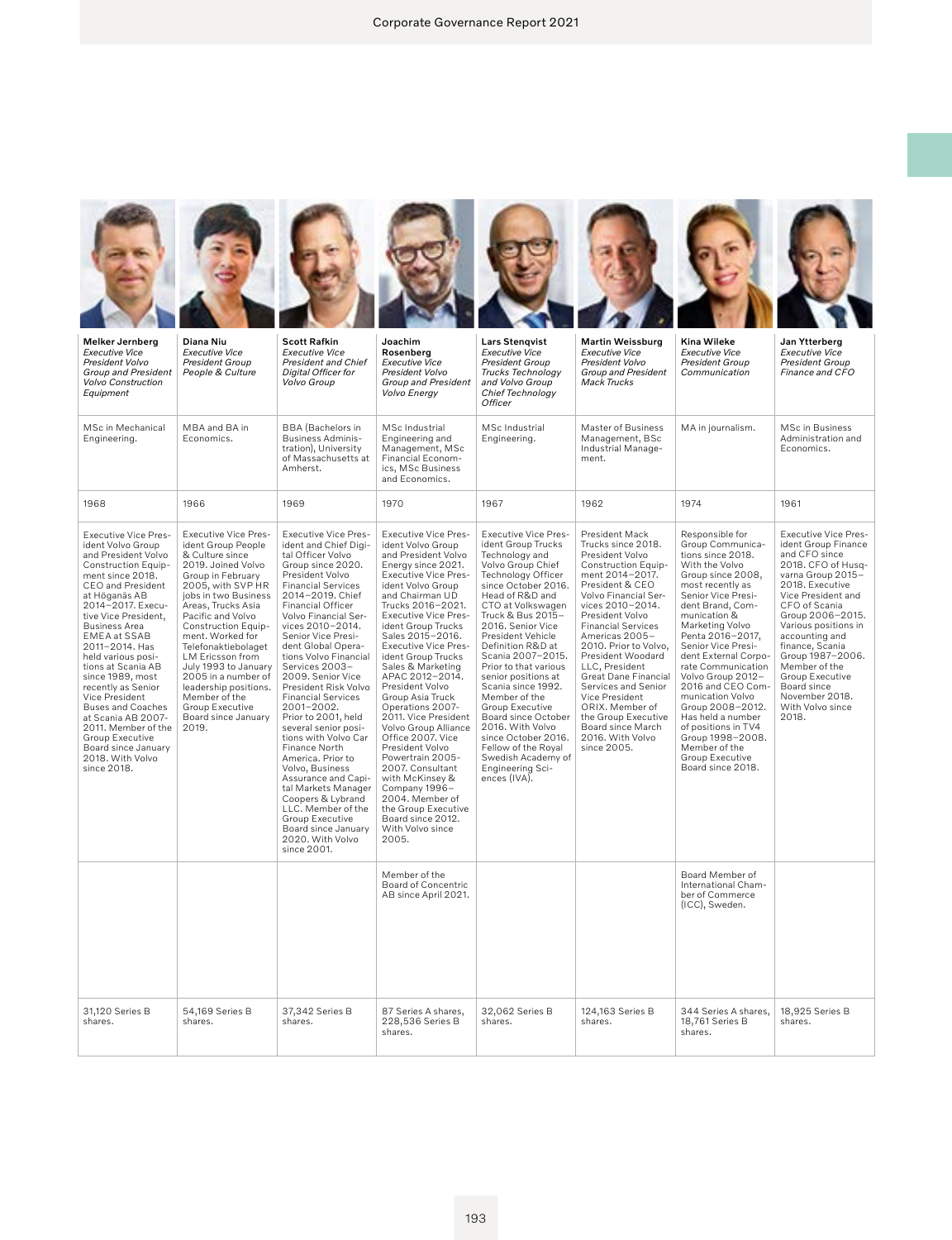## Extended Group Management team









|                              | Nils Jaeger<br><b>President of Volvo Autonomous</b><br><b>Solutions</b>                                                                                                                                                                                                                                                                                                                                            | <b>Emmanuel Levacher</b><br>President and CEO of<br>ARQUUS                                                                                                                                                                                                                                                                                                                   | <b>Heléne Mellquist</b><br>President of Volvo Penta                                                                                                                                                                                                             | <b>Marcio Pedroso</b><br>President of Volvo Financial<br><b>Services</b>                                                                                                                                                                                                                                                                                                                                                                                                                                | Anna Westerberg<br><b>President of Volvo Buses</b>                                                                                                                                                                                                                                                      |
|------------------------------|--------------------------------------------------------------------------------------------------------------------------------------------------------------------------------------------------------------------------------------------------------------------------------------------------------------------------------------------------------------------------------------------------------------------|------------------------------------------------------------------------------------------------------------------------------------------------------------------------------------------------------------------------------------------------------------------------------------------------------------------------------------------------------------------------------|-----------------------------------------------------------------------------------------------------------------------------------------------------------------------------------------------------------------------------------------------------------------|---------------------------------------------------------------------------------------------------------------------------------------------------------------------------------------------------------------------------------------------------------------------------------------------------------------------------------------------------------------------------------------------------------------------------------------------------------------------------------------------------------|---------------------------------------------------------------------------------------------------------------------------------------------------------------------------------------------------------------------------------------------------------------------------------------------------------|
|                              | <b>Born</b> 1969                                                                                                                                                                                                                                                                                                                                                                                                   | 1962                                                                                                                                                                                                                                                                                                                                                                         | 1964                                                                                                                                                                                                                                                            | 1968                                                                                                                                                                                                                                                                                                                                                                                                                                                                                                    | 1975                                                                                                                                                                                                                                                                                                    |
| Principal work<br>experience | Responsible for Volvo Autono-<br>mous Solutions since 2020.<br>With the Volvo Group since<br>2014, most recently as Presi-<br>dent of Volvo Financial Ser-<br>vices EMEA. Prior to joining<br>Volvo Group, several leading<br>positions within Deere & Com-<br>pany, including the position as<br>Vice President International<br>Finance, Europe, CIS, N&ME<br>EAST, Northern Africa and<br>Global Trade Finance. | During his 30 years in the<br>automobile industry (Renault<br>Trucks, Renault, Volvo), Emma-<br>nuel has held multiple opera-<br>tional and strategic functions<br>in contact with markets on the<br>five continents. He has also<br>built a solid experience with<br>French and foreign govern-<br>ments, state authorities and<br>public and diplomatic institu-<br>tions. | 2019-2020 Senior Vice<br>President of Volvo Trucks<br>Europe, 2016-2019 Senior<br>Vice President of Volvo Trucks<br>International and 2012-2016<br>CEO of TransAtlantic AB.<br>1988-2011 Heléne has held<br>several leading position within<br>the Volvo Group. | Between 2015 and 2019 Presi-<br>dent of Volvo Financial Services<br>Americas, President of Brazil<br>and Chile for Volvo Financial<br>Services 2011-2014, Vice<br>President Latin America Mar-<br>kets for Volvo Financial Ser-<br>vices 2010-2011. Marcio has<br>held other senior positions and<br>special assignments across<br>Americas and Europe in the<br>Volvo Group, 2001-2010. Prior<br>to 2001, held various leadership<br>positions outside of Volvo in<br>insurance and corporate finance. | President of Volvo Buses since<br>2021. Senior Vice President,<br>Volvo Group Connected Solu-<br>tions 2017-2021. Prior that<br>President for Volvo Group Ven-<br>ture Capital 2014-2017 and<br>Vice President, Product Man-<br>agement Industrial, Volvo<br>Penta 2010-2014. With Volvo<br>since 2009. |

### 11 INTERNAL CONTROL OVER FINANCIAL REPORTING

The Board is responsible for the internal controls according to the Swedish Companies Act and the Code. The purpose of this report is to provide share-holders and other interested parties with an understanding of how internal control is organized at Volvo with regard to financial reporting. The description has been designed in accordance with the Swedish Annual Accounts Act and is thus limited to internal control over financial reporting.

### Introduction

Volvo has a function for internal control with the objective to provide support for management, allowing them to continuously provide solid internal controls relating to financial reporting. Work that is conducted through this function is primarily based to ensure compliance with directives and policies, and to create effective conditions for specific control activities in key processes related to financial reporting. The Audit Committee is regularly informed of the results of the work performed by the Internal Control function within Volvo with regard to risks, control activities and follow-up on the financial reporting.

Volvo also has an internal audit function, Group Internal Audit, which among other things, independently monitors that companies in the Group follow the principles and rules that are stated in the Group's directives, policies and instructions for financial reporting. The head of the Group Internal Audit function reports directly to the CEO, to the Group's General Counsel and the Board's Audit Committee.

### Control environment

Fundamental to Volvo's control environment is the business culture that is established within the Group and in which managers and employees operate. Volvo works actively on communication and training regarding



### Volvo Group Internal Control Program

Yearly evaluation of the effectiveness of internal control over financial reporting (ICFR) within the Volvo Group. \* FPP – Financial Policies and Procedures; VICS – Volvo Internal Control Standard